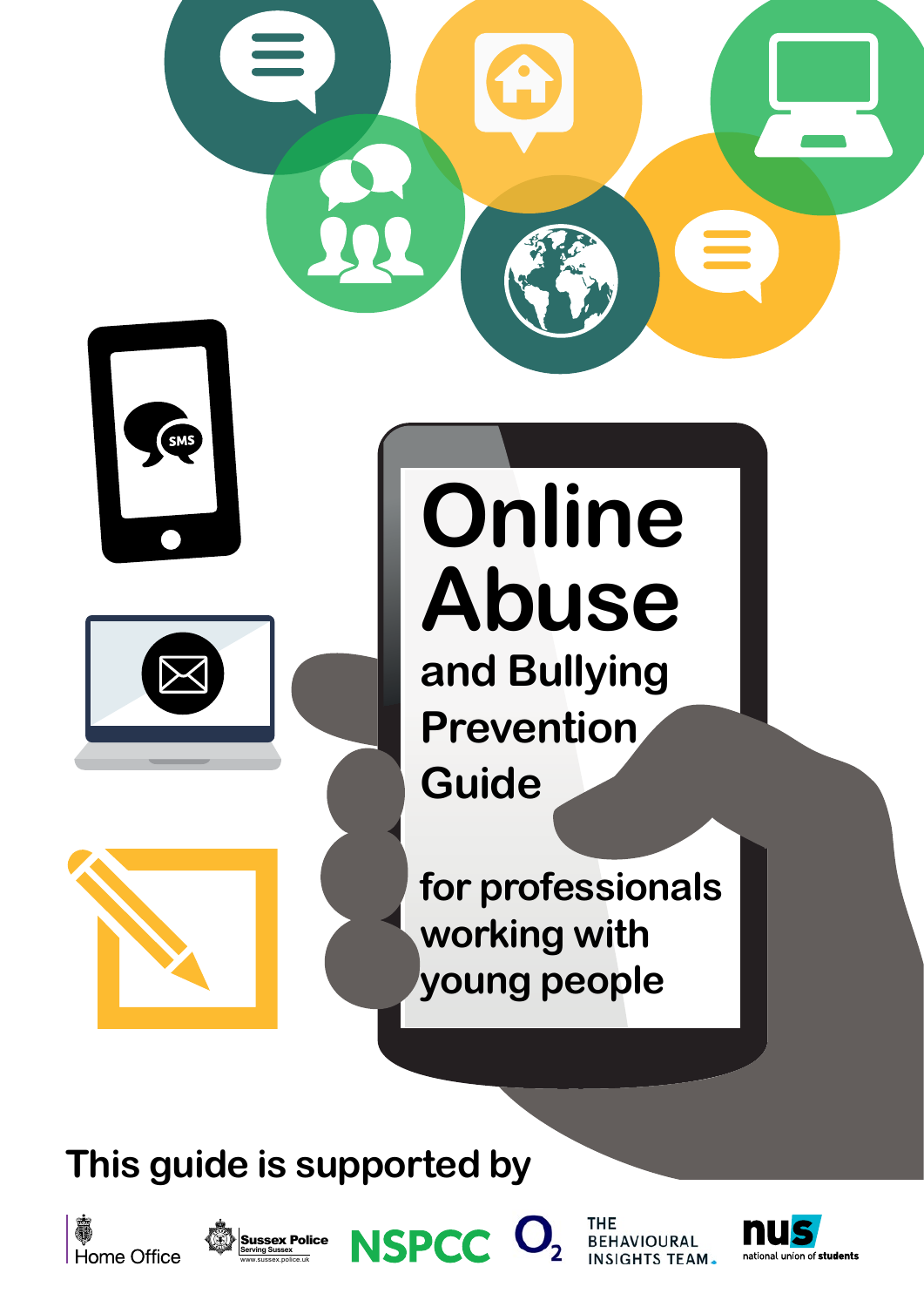# **Contents**



#### **Introduction**

Guide's objectives Notes to professionals Key messages to young people

#### **Section One**: **Preparing for the session**

Key questions to ask yourself to help plan your session Asking questions Ground Rules and setting up the session

#### **Section Two: Session Plans**

Section 1: Identifying behaviours Section 2: Why are they unwanted? Section 3: Personalisation (helping young people to relate and identify abusive actions to their own behaviour) Section 4: Plenary session

#### **Section Three: Resources to use during the sessions**

Annex A: A closer look at online behaviours and offences

Annex B: Resources to use during the sessions

- Annex C: Dealing with disclosures
- Annex D: Further sources of information and advice for young people

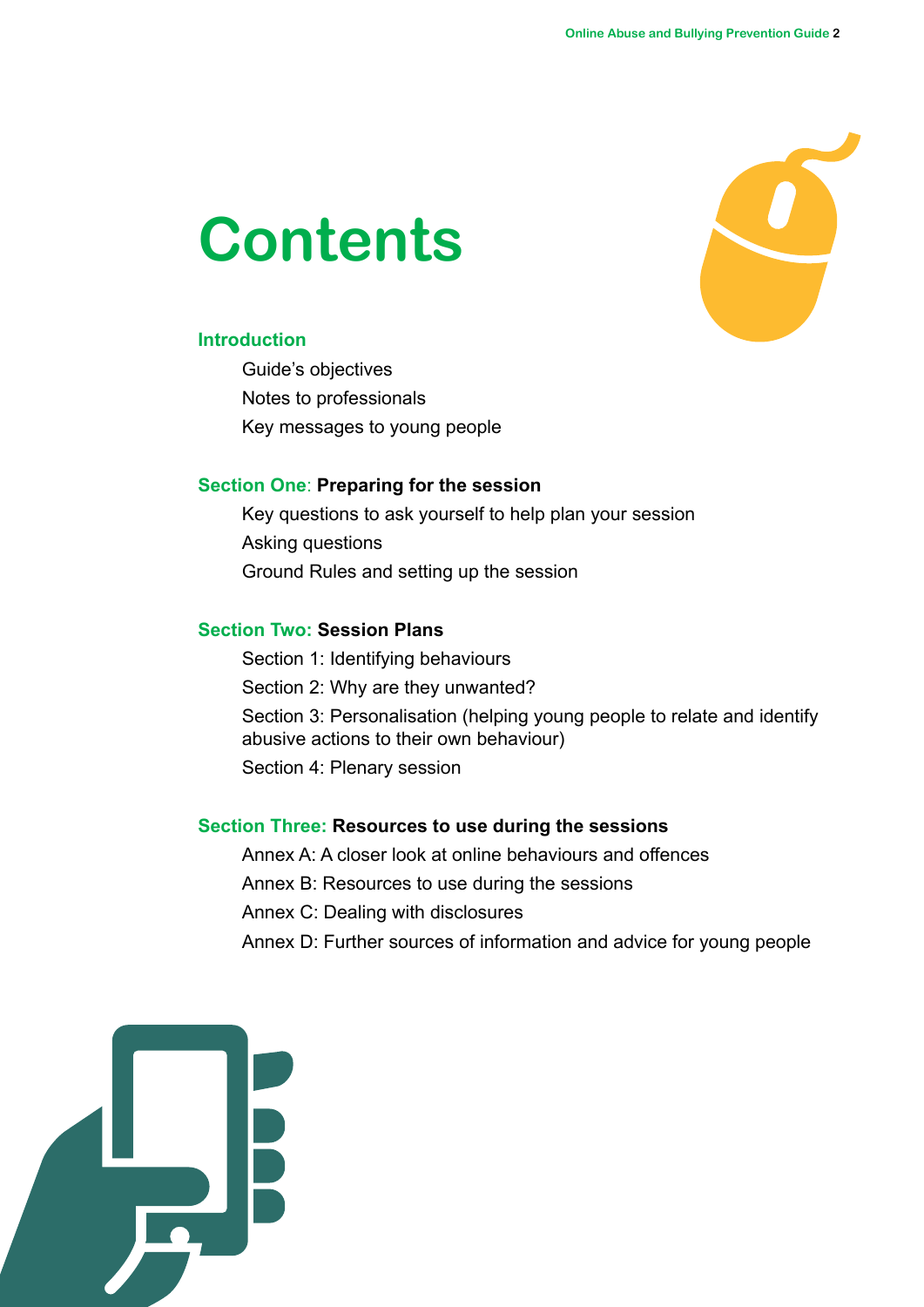# **Introduction**

This guide has been developed for professionals who work with young people to help them understand what constitutes abusive behaviour online, the consequences of that behaviour, and where they can get help. The guide applies to professionals working in England and Wales.

This discussion guide has been developed in consultation with the NSPCC Young People's Panel, the Behavioural Insights Team, the Home Office, Sussex Police, 02 and the National Union of Students. It has been tested with young people from NSPCC and Merton Volunteer Police Cadets.

We believe strongly in listening to the voices of children and young people. The focus on eight behaviours online was drawn from research with 180 young people who told us about the behaviours that they found most negative. Their voices have significantly shaped this guide.

The top eight negative online behaviours identified by the young people are set out below and this guide will focus specifically on helping young people understand these behaviours. The guide does not cover the impact of young people discovering upsetting content online. Annex A sets out the potential criminal consequences for each of these behaviours.

- 1. Threatening behaviour e.g. credible death threats, stalking
- 2. Trolling the trend of anonymously seeking to provoke outrage by posting insults and abuse online
- 3. Blackmail including revenge porn
- 4. Cyberbulling writing messages with intent to cause distress or anxiety in a public place (e.g. Twitter, excluding people from online groups (e.g. Facebook)
- 5. Grooming online causing or encouraging a child under the age of 18 to engage in sexual activity online or meeting them in person after online contact
- 6. Fake profiles only illegal if someone is trying to deceive someone for personal gain / fraud / harassment / intercepting someone else's messages / stalking
- 7. Hacking accounts
- 8. Tagging photos with defamatory or negative comments

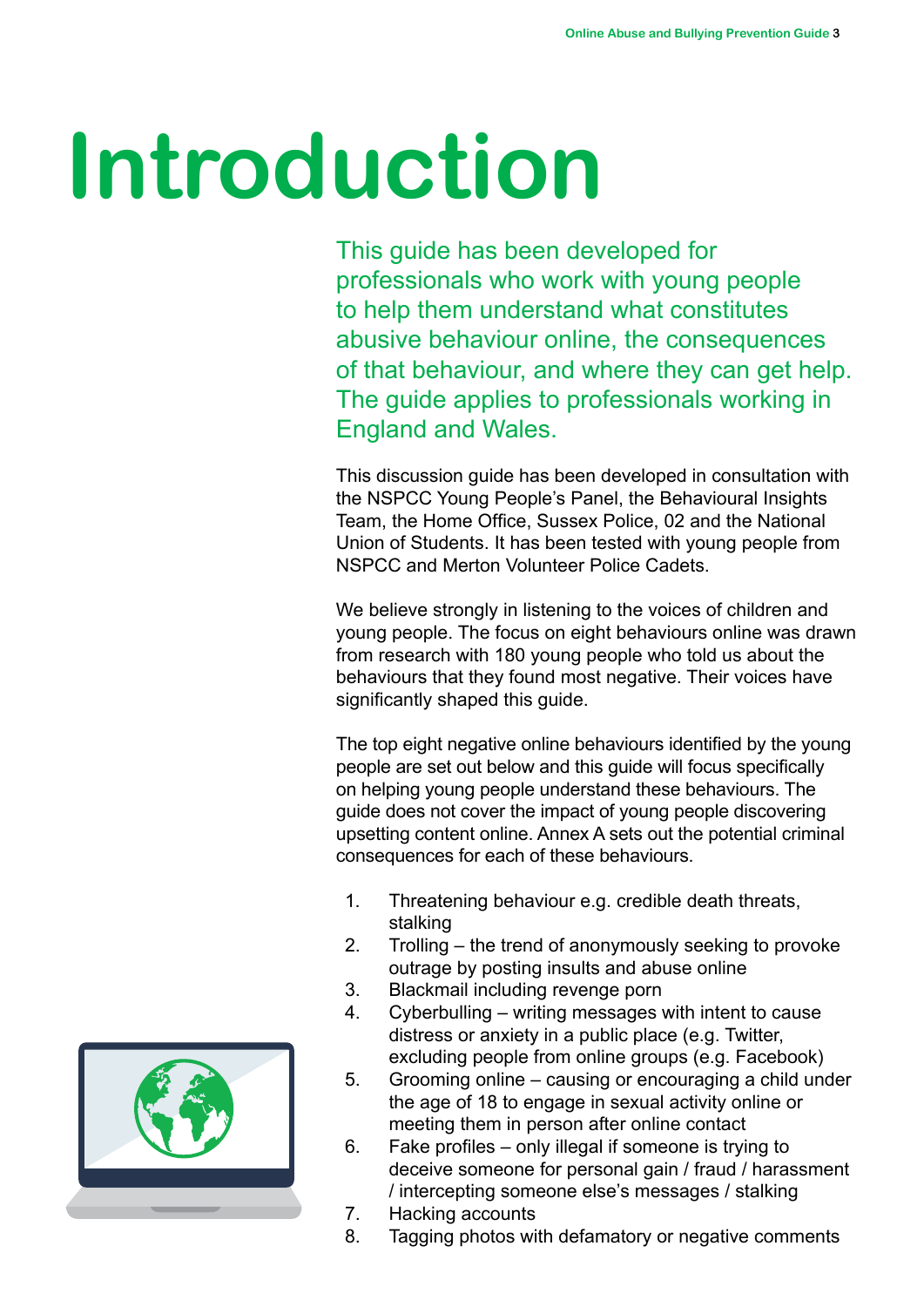**It is recommended that you read this guide in full and familiarise yourself with the support materials in Section Three before starting any sessions with young people.**

## **Guide's Objectives**

- To establish consistent messages for young people about consequences of online behaviour
- To give clear quidance on the criminal, youth justice and industry response to online behaviours
- To start dialogue with young people to change behaviour and prevent criminal activity from taking place using principles of behaviour change promoted by the **[Behavioural Insights Team](http://www.behaviouralinsights.co.uk)**. They have produced a range of publications on behavioural change, including the EAST framework for applying behavioural insights, all of which are available on their website **<www.behaviouralinsights.co.uk>**

## **Note to Professionals**

As professionals, there is a role to not only help those suffering abuse, but to intervene when online abuse or bullying occurs. We need to encourage young people to have empathy with others and recognise the impact of their behaviour as well as prevent them facing the consequences of their actions. The information in this guide will provide guidance and knowledge on the sanctions that can occur as a result of abusive behaviour.

If a young person discloses abuse, remind them that not only can they discuss this with you but that they can ring ChildLine on 0800 1111 for further help or reporting them on the **[CEOP](http://www.ceop.police.uk/)  [website.](http://www.ceop.police.uk/)** CEOP is a command of the National Crime Agency and is dedicated to tackling the sexual abuse and exploitation of children and young people. You can report concerns about online grooming, sexual abuse and exploitation directly to CEOP at www.ceop.police.uk.

Professionals can also contact the NSPCC Helpline for advice and support on 0808 800 5000 or email **[help@nspcc.org.uk.](help@nspcc.org.uk)** The NSPCC Share Aware campaign further provides specific advice on internet safety **<www.nspcc.org.uk/shareaware>** with a tool focussed on individual sites, apps and games at **[www.net-aware.org.uk](www.net-aware.org.uk )**

Childnet International also provide resources which help you to use the internet safely and positively as a professional, and information to help safeguard your workplace and the young people you work with. You can access these via their website:

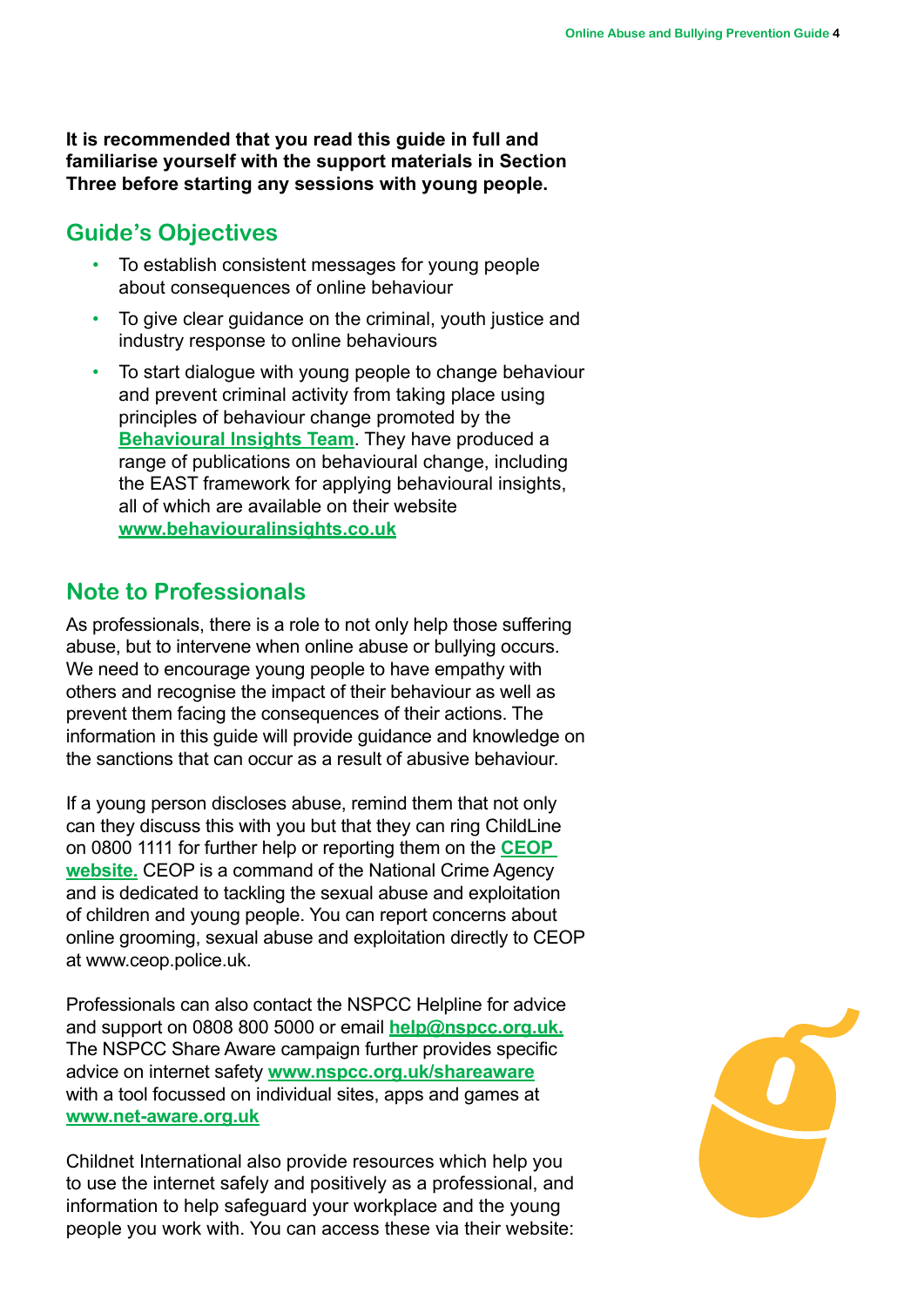#### **<www.childnet.com/teachers-and-professionals>**

The Safer Internet Centre, co-funded by the European Commission, also provides a Helpline for professionals working with children and young people in the UK with any online safety issues they may face themselves or with children in their care. They provide support with all aspects of digital and online issues such as those which occur on social networking sites, cyber-bullying, sexting, online gaming and child protection online. The Helpline aims to resolve issues professionals face about themselves, such as protecting professional identity and reputation, as well as young people in relation to online safety. For more information call 0844 381 4772 or visit **[www.saferinternet.org.uk/about/helpline](www.saferinternet.org.uk/about/helpline
)**

The NSPCC and CEOP have developed an e-learning course for professionals to better understand how to keep children safe online **<www.nspcc.org.uk/training>**.

During the session, young people may raise questions about abuse within their relationships which is not happening online. There are a number of other resources which you can use to help facilitate discussion on relationship abuse, for example, the 'This is Abuse' discussion guide, which is targeted at 13 to 18 year old boys and girls is available to download from **[GOV.](https://www.gov.uk/government/publications/this-is-abuse-discussion-guide) [UK](https://www.gov.uk/government/publications/this-is-abuse-discussion-guide)** and covers sessions on relationship abuse, emotional abuse and physical and what consent means within their relationships.

A list of further resources, which you might find useful, is listed at Annex D.

**This online abuse and bullying prevention guide is targeted at running sessions with 13 to 19 year old boys and girls; however this could be adapted for an older audience up to 25.**

### **Key Messages to give to young people**

Whichever profession you are in, the key messages for young people are the same and should be at the focus of your work. By consistently promoting these messages, we can help teach young people to protect themselves from abuse and to deter those who abuse by informing them of the possible consequences.

### **Key Messages**

- Your online world will follow you offline. What you say or do online can be seen forever
- How you behave, upload or share may be seen by your

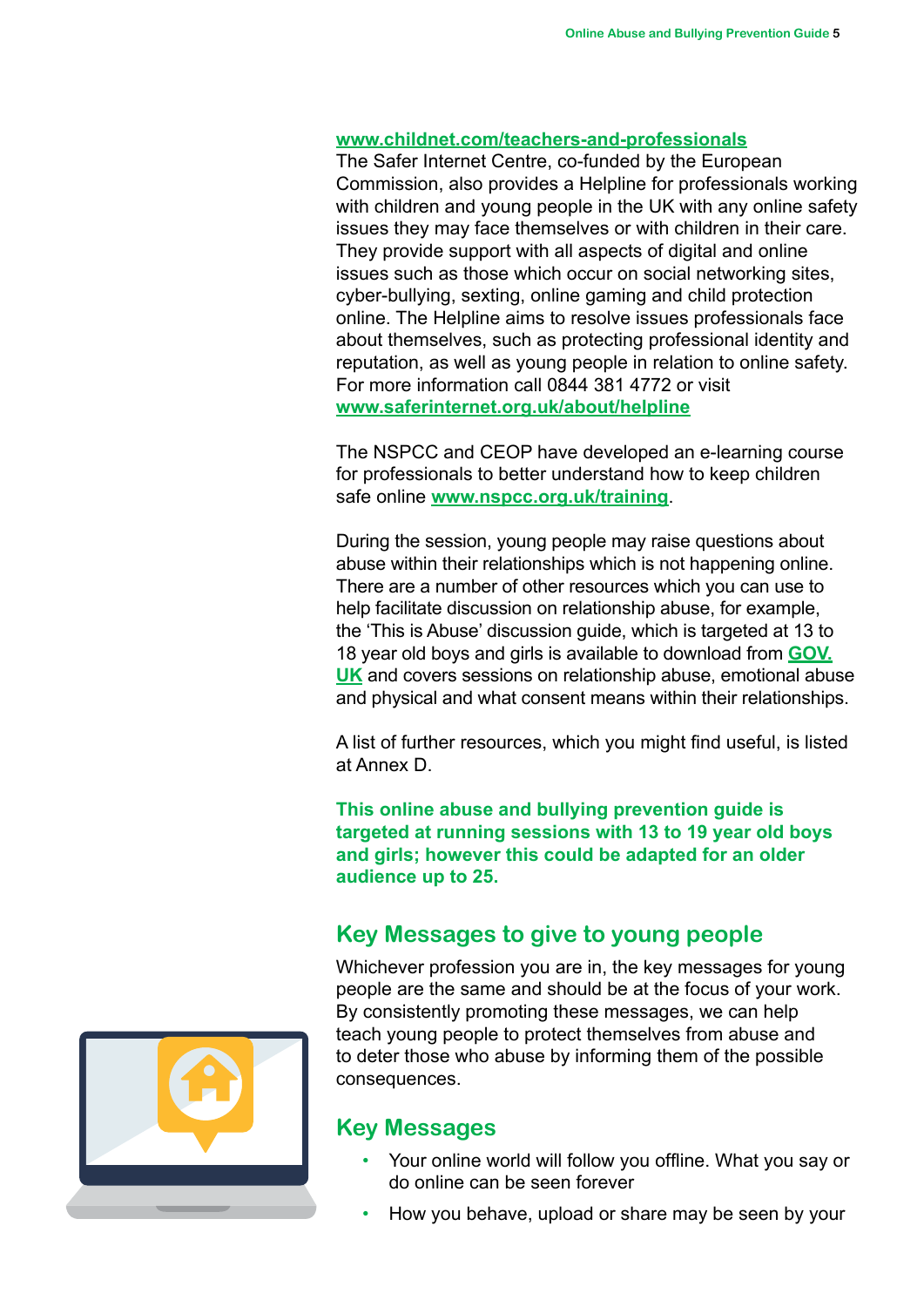parents, friends, teachers, lecturers or future employers and you can lose control of how its shared and by whom very quickly

- Some behaviours are illegal, make sure you know the facts or you could end up breaking the law
- Your behaviour online and your behaviour offline should be the same. Your online behaviour should reflect your offline behaviour – you shouldn't behave differently simply because you're online
- If you are worried about anything you have seen or done online you can speak to ChildLine on 0800 1111 or **[www.](www.childline.org.uk) [childline.org.uk](www.childline.org.uk)**

This guide is written to help young people think about what they do online so they don't end up in trouble because they weren't aware of the rules and laws.

The basic rule to get young people to follow should be "**Think before you post – your actions can have a negative consequence for yourself and/or others**". Or the more simplified message as promoted by the NSPCC "**Be Share Aware**"

### **In summary, it's not OK to:**

- Post stuff that would hurt or upset others
- Hack or steal someone's identity
- Take, send or share inappropriate images of people under the age of 18

This discussion guide has been developed in consultation with the NSPCC Young People's Panel, the Behavioural Insights Team, the Home Office, Sussex Police, and the National Union of Students. It has been tested with young people from NSPCC and Merton Volunteer Police Cadets. We would be interested to know what you think of this discussion guide and if it has been helpful facilitating discussions with young people. You can access the online survey at **[http://www.homeofficesurveys.](http://www.homeofficesurveys.homeoffice.gov.uk/s/onlineabuseandbullyingguide) [homeoffice.gov.uk/s/onlineabuseandbullyingguide](http://www.homeofficesurveys.homeoffice.gov.uk/s/onlineabuseandbullyingguide)** to let us know your views on the guide. We will use this feedback to evaluate the guide and continue to develop and update it.

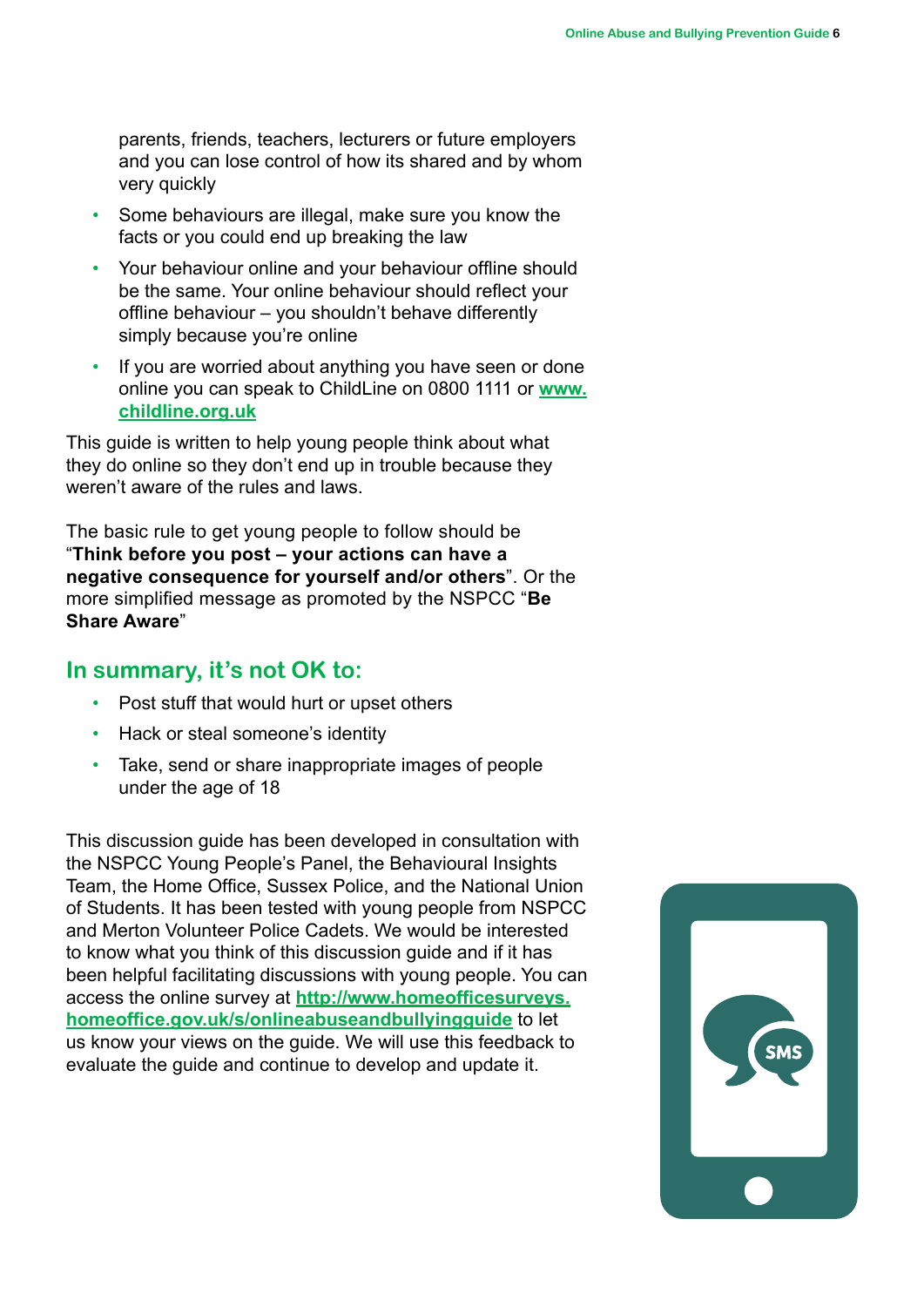# **Section 1**

# **Preparing for the session**

## **Key questions to ask yourself to help you plan your session:**

- 1. **How much time do you have?** The full outline suggested in this pack takes approximately 1-2 hours to run. Depending on the length of time you have for your session, you may want to select certain exercises or run them over a series of sessions.
- 2. **Have a structure and session time guide prepared:** Always make sure you have a really clear structure beforehand – timings, exercises, question outlines etc. You may not be able to stick to this exactly but it provides you with some boundaries and puts you in control.
- 3. **Who is in the group?** Consider the group you will be speaking to and implications for how you manage the session, the content you include, structure you take, and preparing for potential difficulties. Consider some of the following questions: Is the group mixed gender or single sex? What is the age of the group and what does this mean for the areas of content you include or dedicate more time to? Do the young people know each other? Refer to the tips on questions and techniques later in the guide to help you plan and overcome these challenges.

**You need to make clear the procedure for disclosures through a safeguarding and ground rules briefing.**  We have also provided some advice on dealing with disclosures at **Annex C** which you may find helpful in addition to your own organisation's procedures.

4. **How will you start discussion and ask questions?**  Depending on the topic and audience prepare for how you open your session, frame your questions and try to facilitate discussion on these sensitive and personal issues.

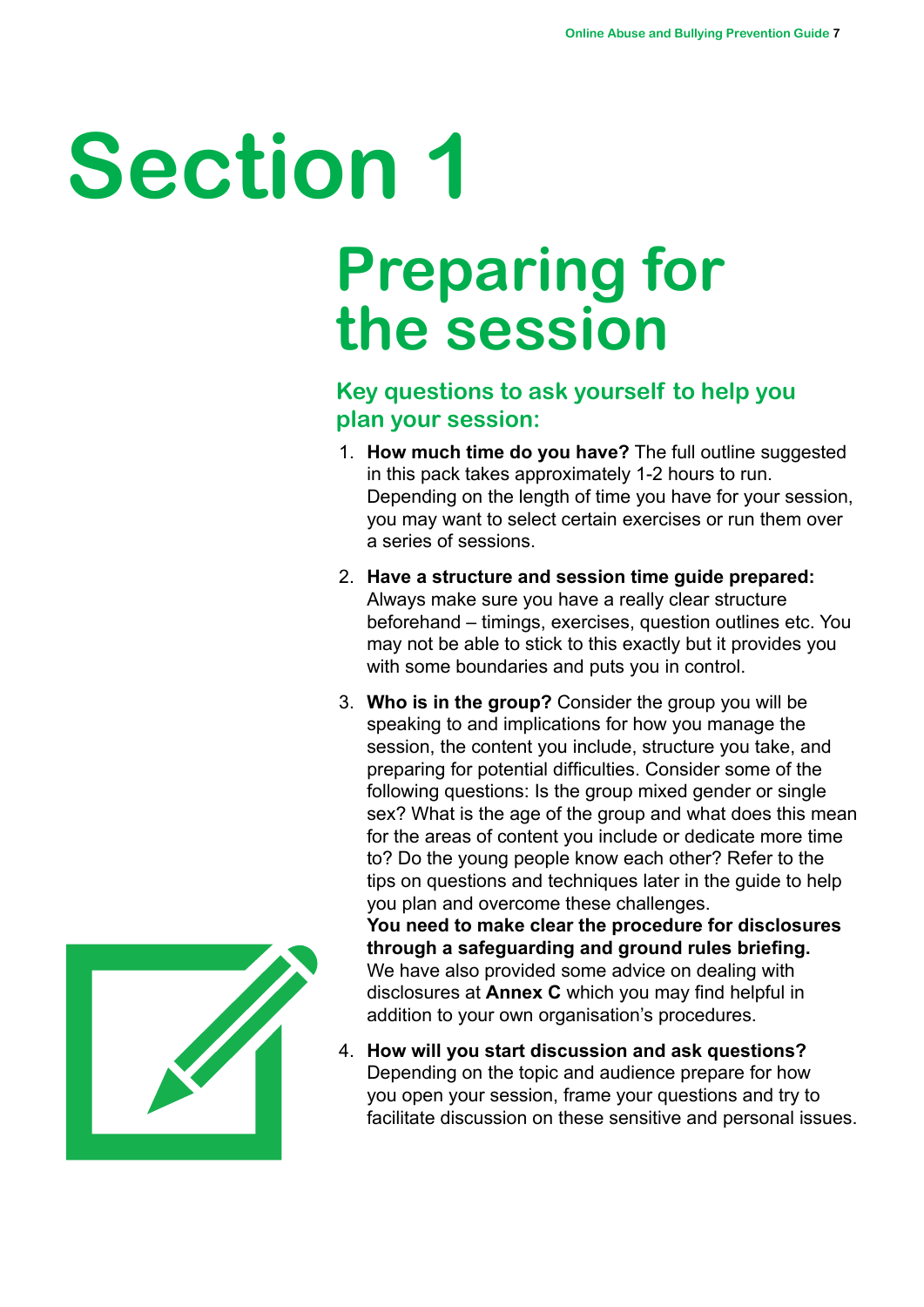# **Asking questions:**

Online abuse is a challenging and sensitive topic to discuss; particularly among young people who may not realise their behaviour has criminal consequences. This section offers advice on asking questions.

#### **Try to keep questions open to invite discussion.**

**Don't ask leading questions or 'tell the answer':** try to draw out views, guide discussion and allow young people to develop their understanding through the conversation.

**Clarification:** while exploratory discussion is important, a key role for you in the session is to clarify questions, correct misunderstanding or rebut negative myths that surround these issues and make clear the consequences of abusive online behaviour.

**Use gentle probing and prompting:** use follow up questions to get to the bottom of what people mean or to get them to clarify their idea or argument.

**Don't be judgmental about young people's responses:**  although you may have to clarify and correct try to do this in a neutral way that understands their position. This will help to ensure people don't feel embarrassed or afraid to continue to comment (or put others off for fear of 'getting it wrong').

**Simplify Messages:** Make sure that the key message is presented early, ideally in the first sentence or subject line; Keep language simple; be specific about recommended actions; Remove all information that is not absolutely necessary for performing the action.

### **In the annexes to this guide you will find:**

- Annex A: A closer look at online behaviours and offences
- Annex B: Resources to use during the sessions
- Annex C: Dealing with disclosures
- Annex D: Further sources of information and advice for





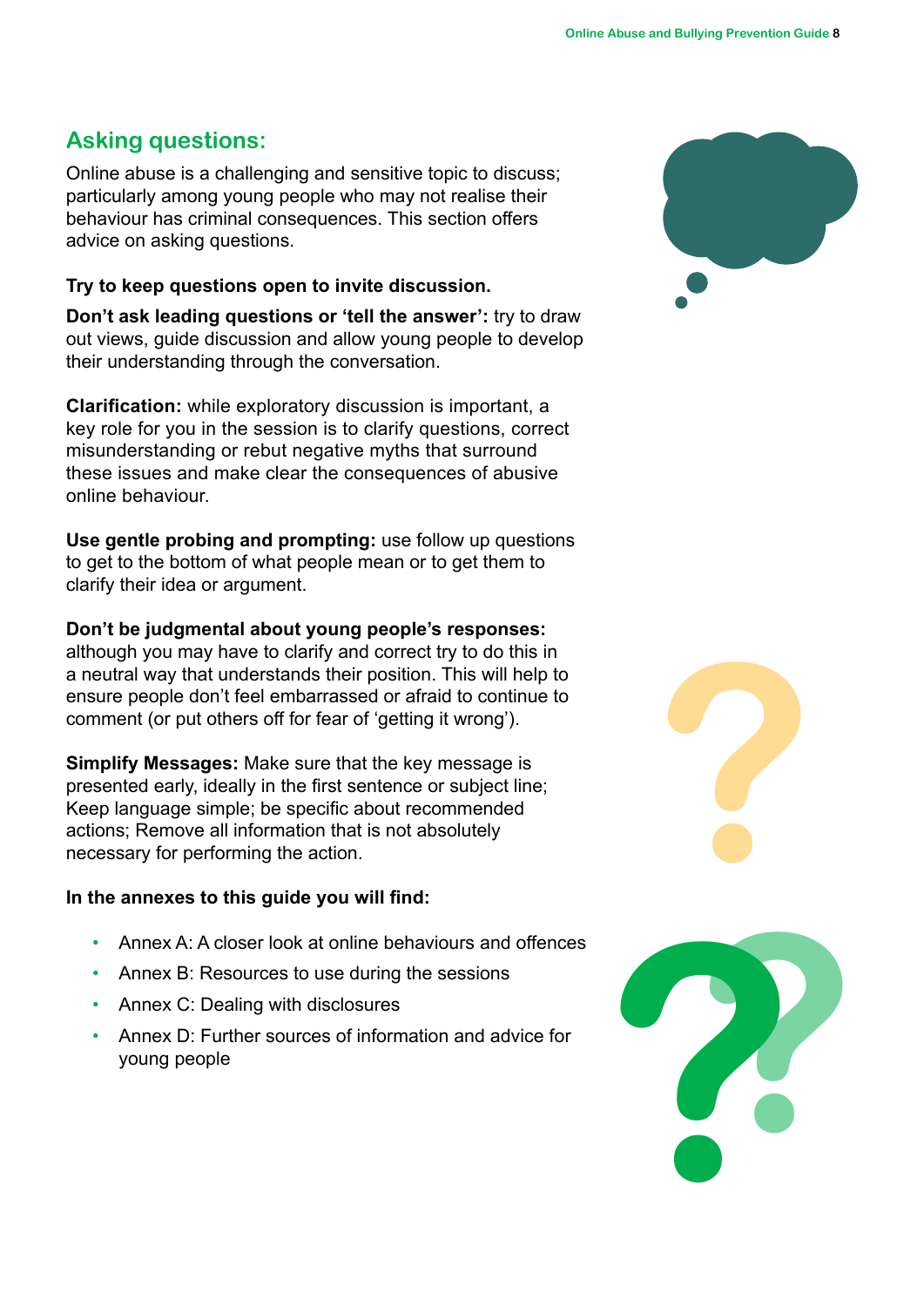

### **Ground Rules and setting up the session**

Introducing yourself and setting up the session is an important step to help put the group at ease and establish the ground rules, so everyone feels comfortable to join the discussion. You may have a set of ground rules which you have used in previous sessions or there are some suggested group rules provided below.

#### **Explain:**

- your role
- purpose of the session
- explain that topics will include issues around abuse
- privacy nobody will be asked personal questions
- don't reveal personal details about other members of the group, make your examples anonymous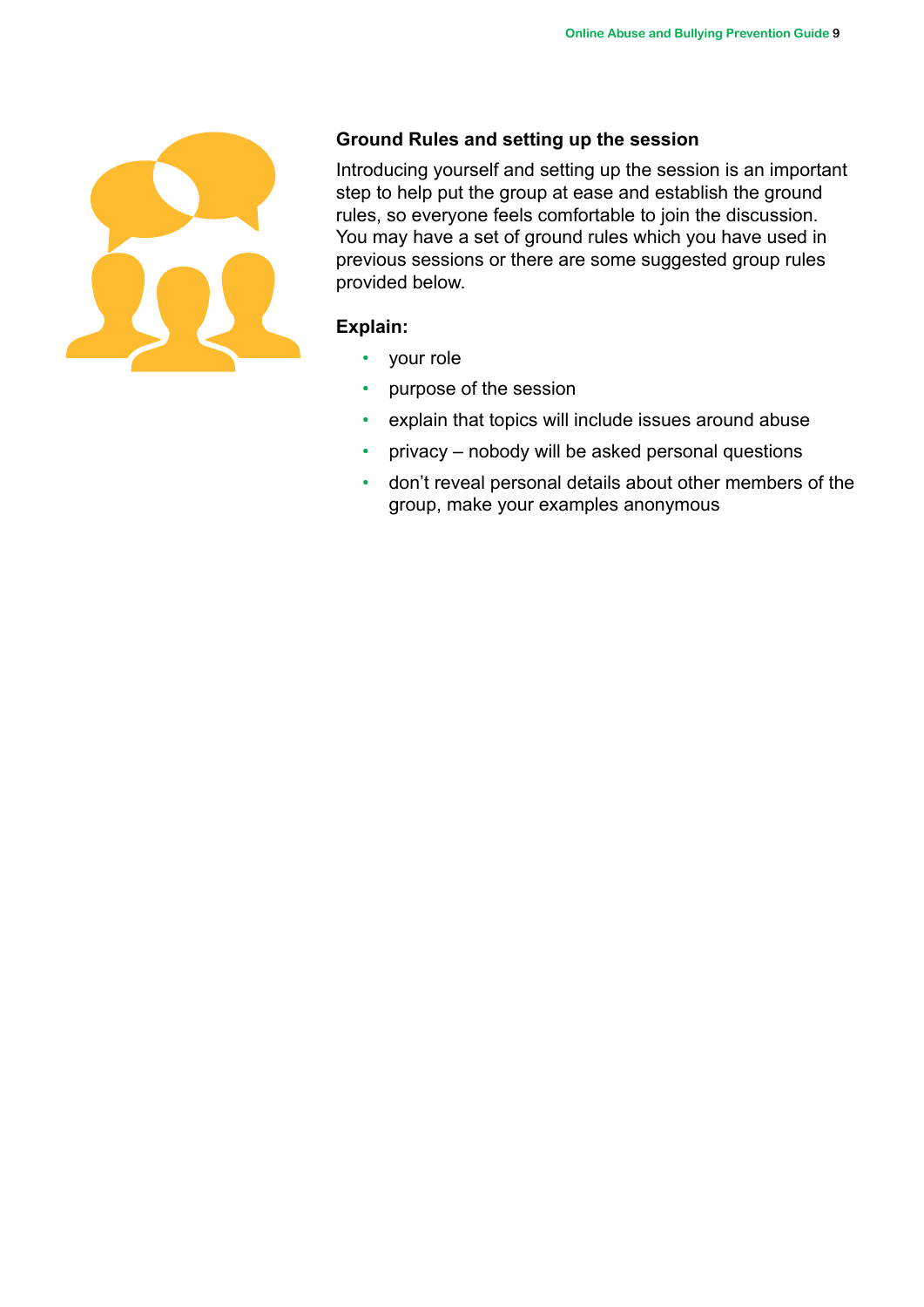# **Section 2**

# **Session plans**

## **This section sets out four sessions which you can run with young people as follows:**

**Session 1:** Identifying abusive online behaviours **Session 2:** Why are the behaviours unwanted? **Session 3:** Personalisation **Session 4:** Plenary Session

Within each session there number of ideas for exercises which you could run with young people to help them to identify and recognise the negative online behaviours, the consequences and places they can get support and advice.

**Please note, not all the exercises from each session need to be delivered, you can choose and vary these dependent on your group and time available.** The materials which accompany the exercises are listed in Annex B and you will see a lot of the materials are interchangeable between different sessions and exercises.

These sessions have been designed using some important principles from the Behavioural Insights Team. Specifically when running a session for young people focus on:

- Simplifying the messages for young people
- Bringing forward the cost or consequence of behaviour
- Relating it to young people's image of themselves
- Making a commitment to others, while trying to add an element of personalisation



It is advisable to have Annex A which summarises the online behaviours and corresponding offences to hand when you run each session so you can refer to it and give young people the correct information during their discussions.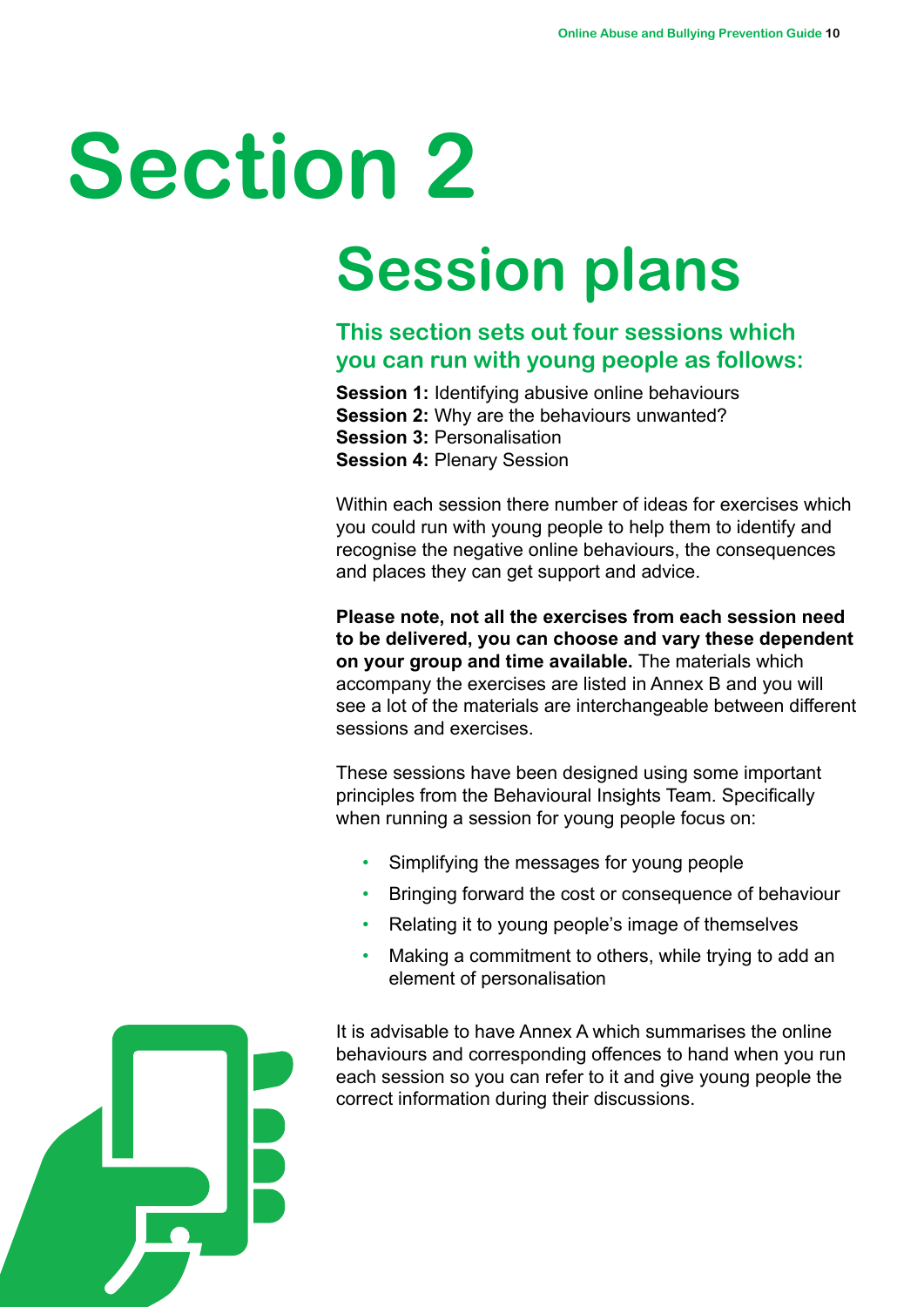# **Session 1. Identifying abusive online behaviours**

The following exercises will help young people to identify abusive online behaviours.

#### **Exercise 1a. Post it avalanche [20 Minutes]**

Start by asking the young people to write or draw all the negative behaviours they see online that they dislike (one behaviour per post it note).

Gather up the post it notes and stick them to a board/wall. You can use the list of eight abusive online behaviours (Annex B Exercise 1a) to start to theme the group's responses. Depending on the size of the group you can split them into groups to discuss the behaviours.

Use the information in Annex A will help you to confirm, or inform the young people of the potential consequences of each abusive behaviour.

Groups may identify other behaviours or actions that are not the list we have compiled here. If they do not naturally fit within the behaviours listed, then you can use the CPS guide to social media to identify the behaviour (**[http://www.cps.gov.](http://www.cps.gov.uk/legal/a_to_c/communications_sent_via_social_media/) [uk/legal/a\\_to\\_c/communications\\_sent\\_via\\_social\\_media/](http://www.cps.gov.uk/legal/a_to_c/communications_sent_via_social_media/)**). When we tested this with young people we were easily able to fit their suggestions into the behaviours.

### **Exercise 1b. Position statements [20 minutes]**

In the room create an imaginary line for young people to stand on. At one end is 'Always OK', in the middle 'Sometimes OK' and on the other end 'Never OK'. Alternatively this could be done by holding up coloured cards (red, amber, green) in larger groups. Read out the following behaviours and ask the young people to respond to is it 'always'/'sometimes'/'never ok' to:

- **Cyberbully**
- Stalk someone on line
- Threaten someone
- Tag photos with negative comments
- Hack into someone's account
- Steal someone's identity
- Set up a fake profile

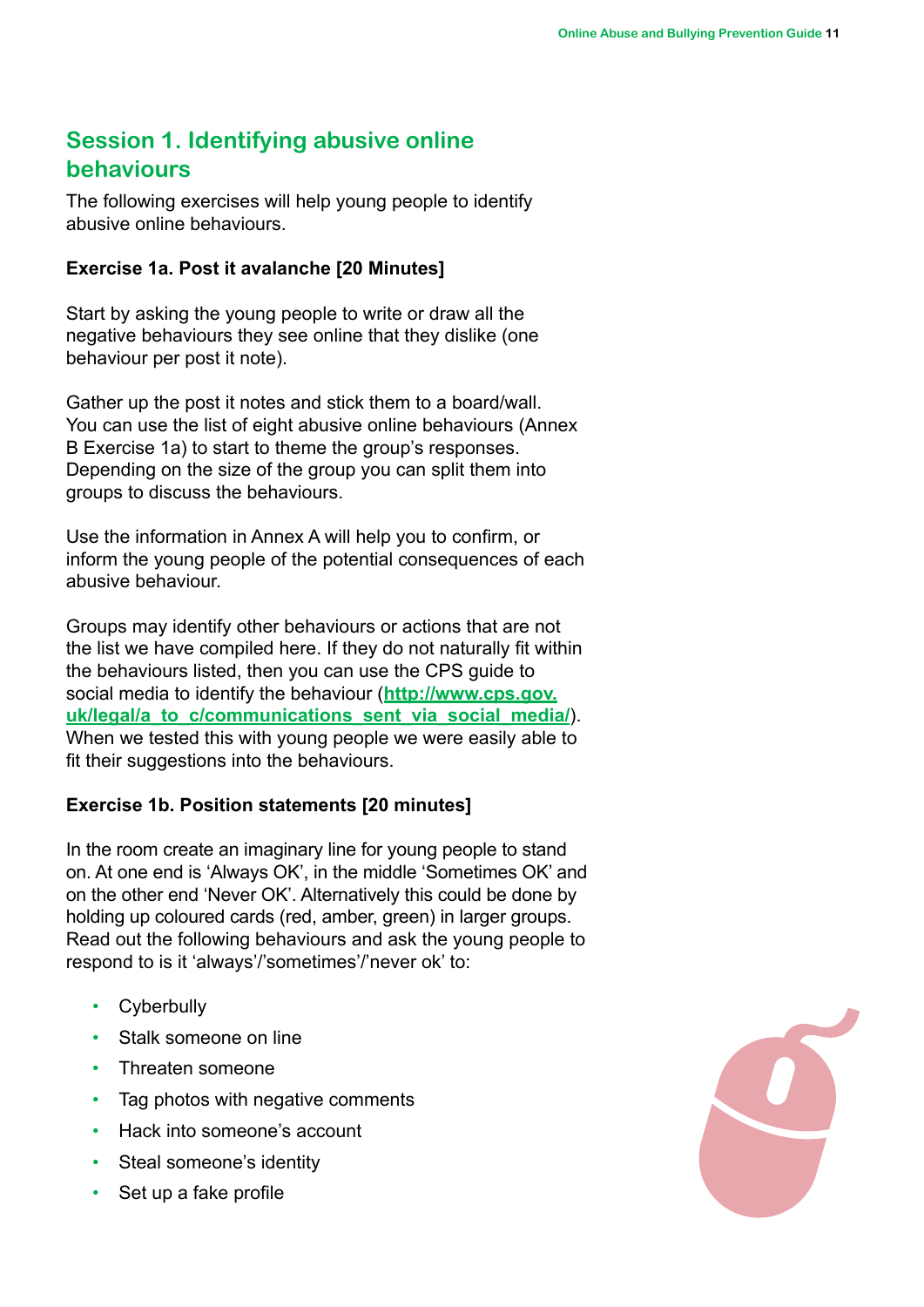- Send a naked image to my boyfriend / girlfriend if I am under 18 (sexting)
- Receive a naked image of an under 18 year old
- Share a naked image of an under 18 year old

Using the Facilitator Notes in Annex B Exercise 1b discuss the definitions and what might make it illegal / not illegal as a group to build understanding of the issue.

The issue of sexting is likely to be an emotive and contentious issue for young people and young adults. Anecdotal evidence shows that young people consider sharing selfies and sexting to be a normal part of relationships. With this in mind, clear explanations of the law around sexting need to be couched with reassurance messages if they have indeed engaged in illegal behaviour.

ChildLine explains it using this language:

**Having sexting photos or videos on your phone or computer.** If you are under the age of 18, the law sees you as a child. Therefore, if you have any indecent images or videos of somebody who is under 18 you would technically be in possession of an indecent image of a child – even if you are the same age. This is an offence under the Protection of Children Act 1978 and the Criminal Justice Act 1988.

**Sending sexting photos or videos.** If you are under 18 and you send, upload or forward indecent images or videos onto friends or boyfriends/girlfriends, this would also be breaking the law, even if they are photos of yourself ("selfies").

**Source: [http://www.childline.org.uk/explore/onlinesafety/](http://www.childline.org.uk/explore/onlinesafety/Pages/Sexting.aspx) [Pages/Sexting.aspx](http://www.childline.org.uk/explore/onlinesafety/Pages/Sexting.aspx)**

If you are working with young people aged 18 or over its important to note with them that the law applies to taking, possessing or sharing images of those aged under 18. For all ages sexting is a sensitive area and we suggest you encourage people to talk about in their relationships before engaging in sexting about the risks, consequenes and boundaries.

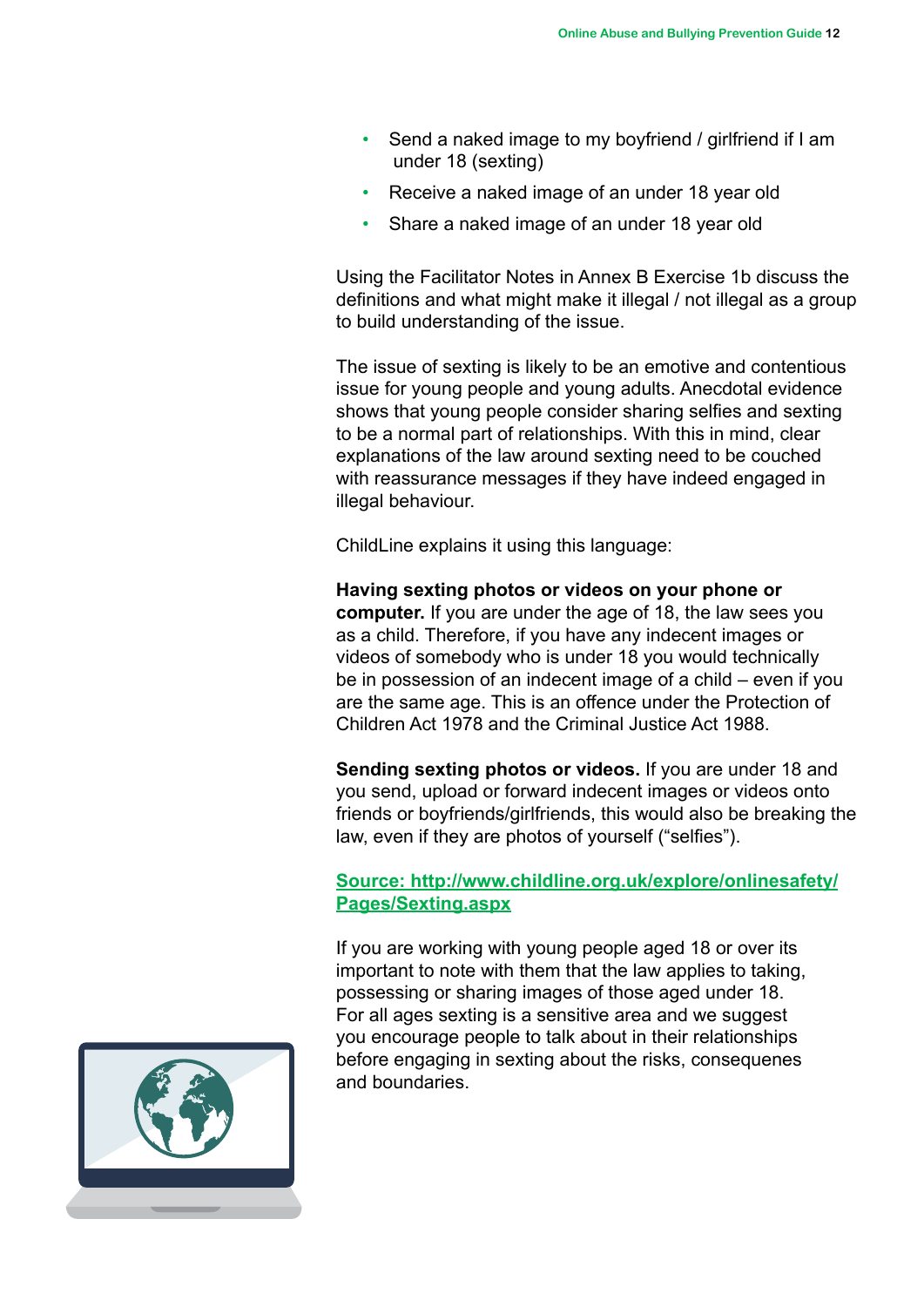ChildLine has also developed an app for young people around Sexting called zipit. It encourages safe flirty chat whilst explaining how young people can get help and advice if they have engaged in sexting or been affected by it. You can read more about zipit at: **[http://www.childline.org.uk/Play/](http://www.childline.org.uk/Play/GetInvolved/Pages/sexting-zipit-app.aspx) [GetInvolved/Pages/sexting-zipit-app.aspx](http://www.childline.org.uk/Play/GetInvolved/Pages/sexting-zipit-app.aspx)**

There have also been some changes around the law in relation to 'Revenge Porn'. This is the sharing of private, sexual materials, either photos of videos of another person without their consent and with the intent of causing distress. It applies to offline and online content.

#### **Exercise 1c. Ranking – most to least offensive [15 minutes]**

Using the resource at Annex B Exercise 1a write the eight abusive online behaviours on individual pieces of paper and ask the young people to rank them from most to least offensive. Discuss with the group their choices and reasons for placing them in that order. Have the information in Annex A which summarises the eight online abusive behaviours and corresponding offences to hand when you run this exercise so you can refer to it and give young people the correct information during their discussions.

#### **Exercise 1d. Young People's Journey [20 minutes]**

Hand out printed copies of the 'Young People's journey' framework at Annex B Exercise 1d, the list of the eight abusive online behaviours at Annex B Exercise 1a and the 'Consequences Hand out' at Annex B 1d to the group. Working in small groups allow the young people space to discuss and consider the behaviours and what the consequences could be by mapping them onto the 'Young People's journey' framework.

This framework allows young people to explore the range of options available to sanction behaviour, as well as starting to show some of the real world impacts of behaving in this manner online or offline.

Have the information in Annex A which summarises the eight online abusive behaviours and corresponding offences to hand when you run this exercise so you can refer to it and give young people the correct information during their discussions.

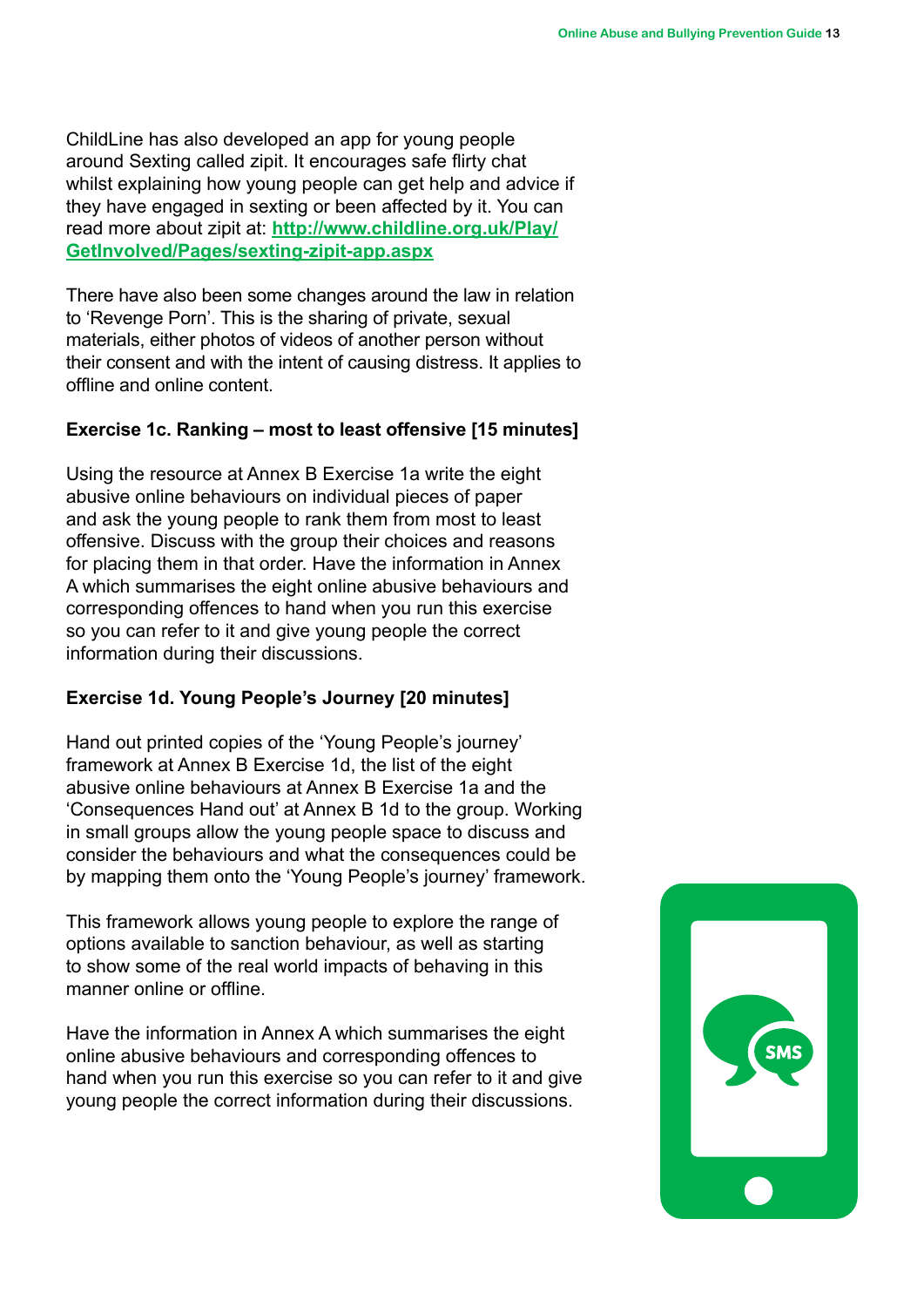

## **Session 2. 'Why are the behaviours unwanted?'**

Again not all these exercises need to be used, and the aim of these exercises is to generate understanding of consequences, and help young people understand how this could affect them later in life. One of the key barriers in changing young people's behaviour online is they don't feel it has an immediate affect, and don't appear to place emphasis on the future impact on employment and relationships. Using personalisation and bringing forward the consequences is the key to this session. **Exercise 2a. How does it feel? [20 minutes]**

Hand out copies of the Childline quotes in Annex B Exercise 2a as stimulus for the group. Depending on the size of the group these can be shared between small groups to work on discussing together. Ask the young people to focus on (and record their discussions) around:

- How do you think the young person feels?
- What are the next steps the young person could take to help resolve or get support?
- What are the consequences of the behaviour for the young person involved?

Have the information in Annex A which summarises the eight online abusive behaviours and corresponding offences to hand when you run this exercise so you can refer to it and give young people the correct information during their discussions.

#### **Exercise 2b. Real Examples – Consequences [30 minutes dependent on how many examples you use]**

The links in this section are examples that are drawn from media stories. They can be printed out and shared between small groups to show the young people some of the real stories of victims and perpetrators.

Ask the young people to focus on (and record their discussions) around:

- What are the key lessons learned from each case?
- What could be in place to prevent cases like this from happening in the future?

Young people can work in small groups on the examples and then draw them back together to present what they think.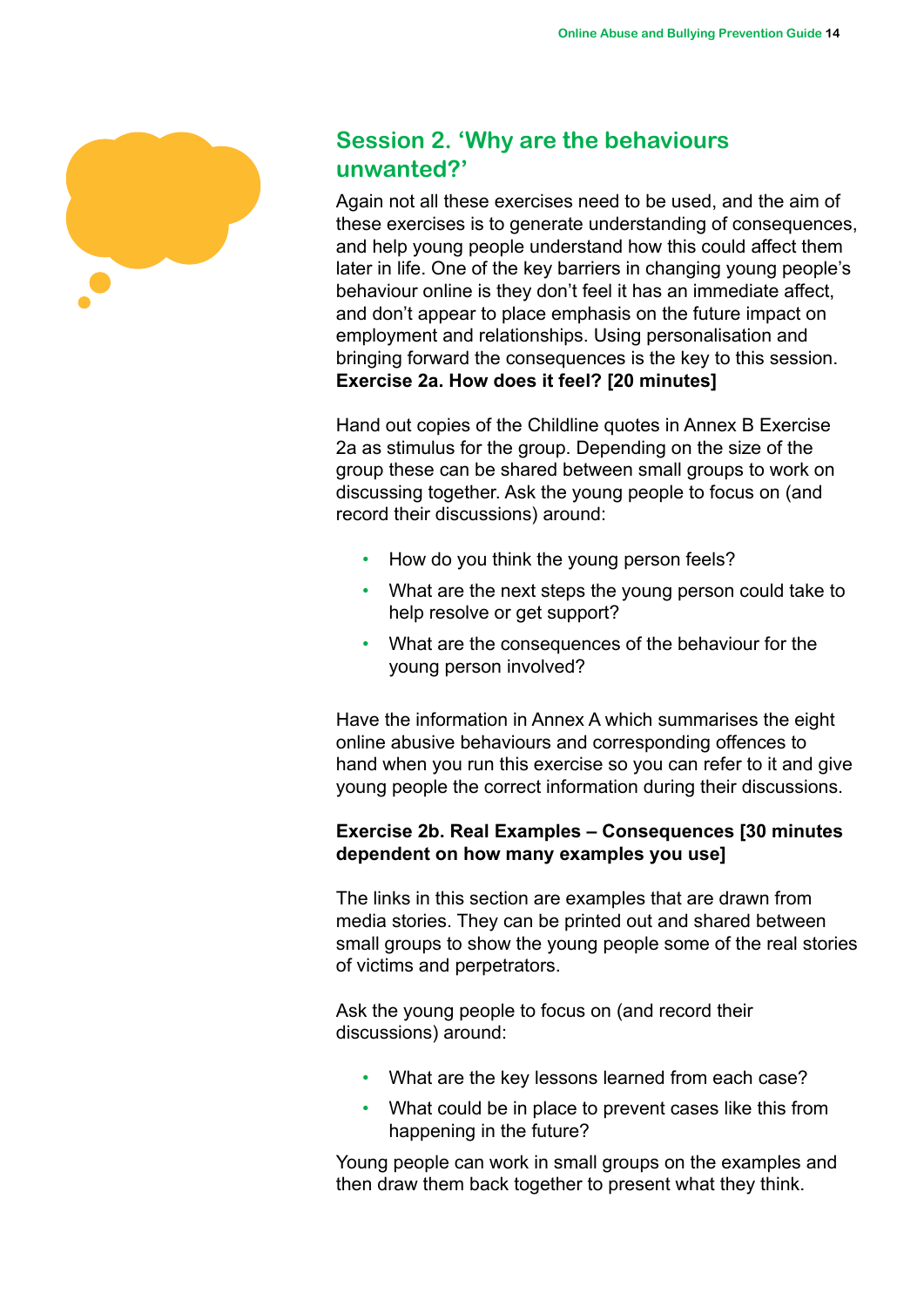**Paris Brown – Police and Crime Commissioner who lost job over Twitter comments in past [http://www.bbc.co.uk/news/uk](http://www.bbc.co.uk/news/uk-england-22083032)-england-22083032**

**First Young Person Jailed for Cyberbullying (Death Threat) [http://www.dailymail.co.uk/news/article-1208147/First](http://www.dailymail.co.uk/news/article-1208147/First-cyberbully-jailed-Facebook-death-threats.html)[cyberbully-jailed-Facebook-death-threats.html](http://www.dailymail.co.uk/news/article-1208147/First-cyberbully-jailed-Facebook-death-threats.html)**

**George Groves Boxer Receives Death Threat [http://www.dailymail.co.uk/sport/boxing/article-2115313/](http://www.dailymail.co.uk/sport/boxing/article-2115313/George-Groves-warned-death-threat-police.html) [George-Groves-warned-death-threat-police.html](http://www.dailymail.co.uk/sport/boxing/article-2115313/George-Groves-warned-death-threat-police.html)**

**Hannah Smith, Suicide Cyberbullying [http://www.bbc.co.uk/news/uk](http://www.bbc.co.uk/news/uk-england-leicestershire-23584769)-englandleicestershire-23584769**

**Nicola Brooks – Cyberbullying Victim [http://www.bbc.co.uk/news/uk](http://www.bbc.co.uk/news/uk-england-sussex-18078593)-england-sussex-18078593**

**Cyber Blackmail link to Suicide** 

**[http://www.bbc.co.uk/news/uk](http://www.bbc.co.uk/news/uk-scotland-edinburgh-east-fife-23712000)-scotland-edinburgh-eastfife-23712000**

**Fake Profile – Victim receives pay-out <http://news.bbc.co.uk/1/hi/uk/7523128.stm>**

**Jennifer Lawrence Hacked Photos [http://www.independent.co.uk/news/people/jennifer](http://www.independent.co.uk/news/people/jennifer-lawrence-hacked-nude-photos-shared-on-actress-wikipedia-page-9781439.html)[lawrence-hacked-nude-photos-shared-on-actress](http://www.independent.co.uk/news/people/jennifer-lawrence-hacked-nude-photos-shared-on-actress-wikipedia-page-9781439.html)[wikipedia-page-9781439.html](http://www.independent.co.uk/news/people/jennifer-lawrence-hacked-nude-photos-shared-on-actress-wikipedia-page-9781439.html)**

**Liam Stacey Twitter abuse affects University Course [http://www.bbc.co.uk/news/uk](http://www.bbc.co.uk/news/uk-wales-18149852)-wales-18149852**

**University Facebook sexism (warning these links have** 



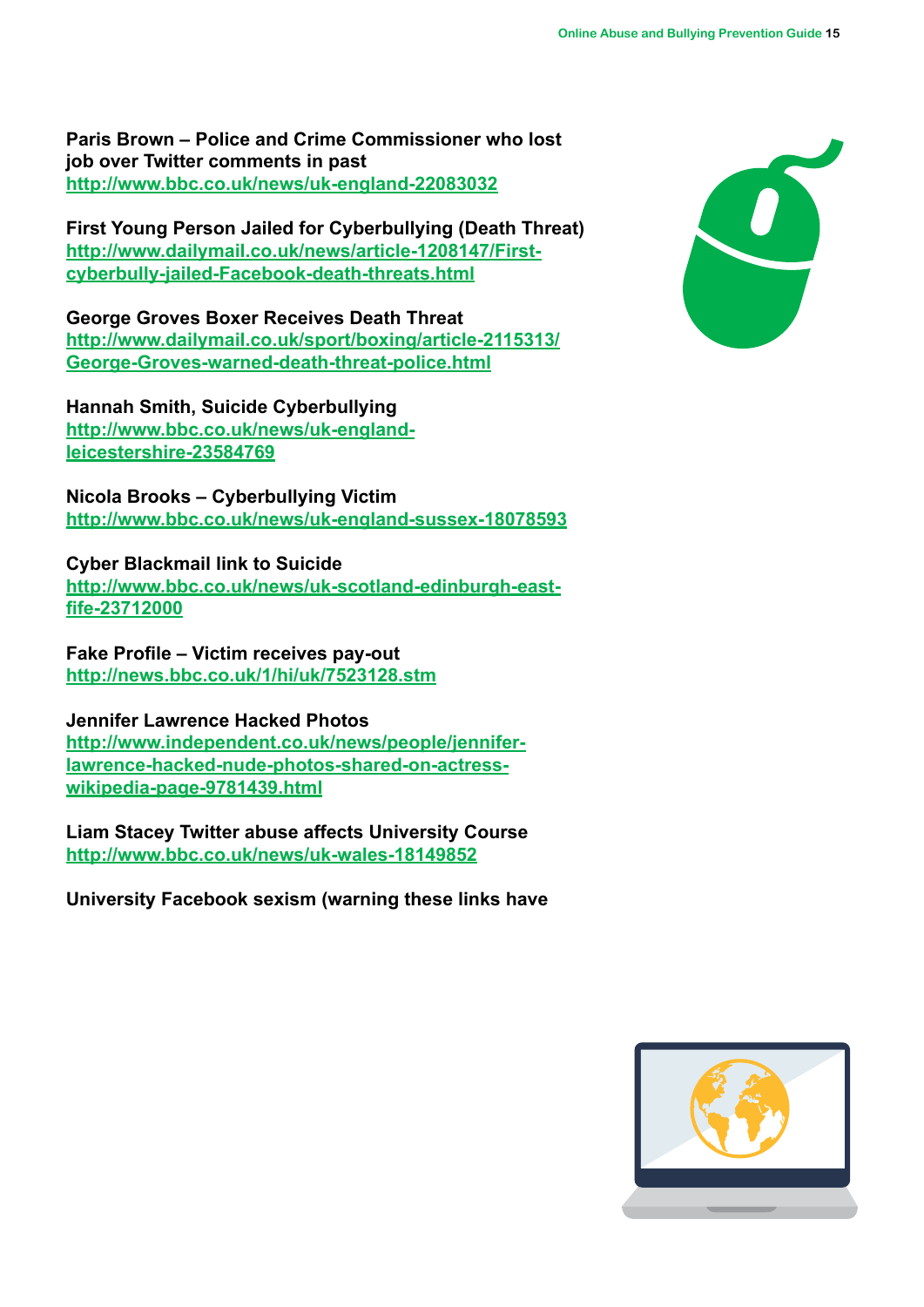#### **strong language to illustrate the extent of sexism) [http://www.theguardian.com/lifeandstyle/womens](http://www.theguardian.com/lifeandstyle/womens-blog/2014/jan/31/facebooks-spotted-pages-everyday-sexism-universities)[blog/2014/jan/31/facebooks-](http://www.theguardian.com/lifeandstyle/womens-blog/2014/jan/31/facebooks-spotted-pages-everyday-sexism-universities)spotted-pages-everydaysexism-universities**

There are long term consequences you can draw out by these examples:

- Not being able to work in some professions (DBS conditions)
- Employers can check your social media postings when recruiting
- Curfews being imposed through orders or bail conditions
- Criminal investigations being carried out
- Seizure by the police of property including mobile phones, computers
- Unable to obtain travel visas to some countries
- Anti-social behaviour injunctions/orders limiting what you can and can't do
- Not being allowed to access social media sites
- Sexual Offences Prevention Orders
- Having to register on the Sex Offenders Register which will impose significant restrictions on what you can and can't do
- Civil action being brought against you e.g. being sued. This action may be brought against your guardians if you are not old enough to answer to the court
- Punishment from guardians / school / university being grounded, detentions, exclusions, not being able to sit exams
- Being known to the police  $-$  it is very hard to shake off a bad reputation
- We often see young people who receive criminal convictions spiral and continue with offending behaviour and committing more crime

You can also use the 'Young People's Journey Framework' at Annex B Exercise 1d to give the young people the opportunity to use these examples and work through the journey young people might take, noting the impact on victims and offenders.

### **Session 3. 'Personalisation'**

The aim of these exercises is to use the key principle on

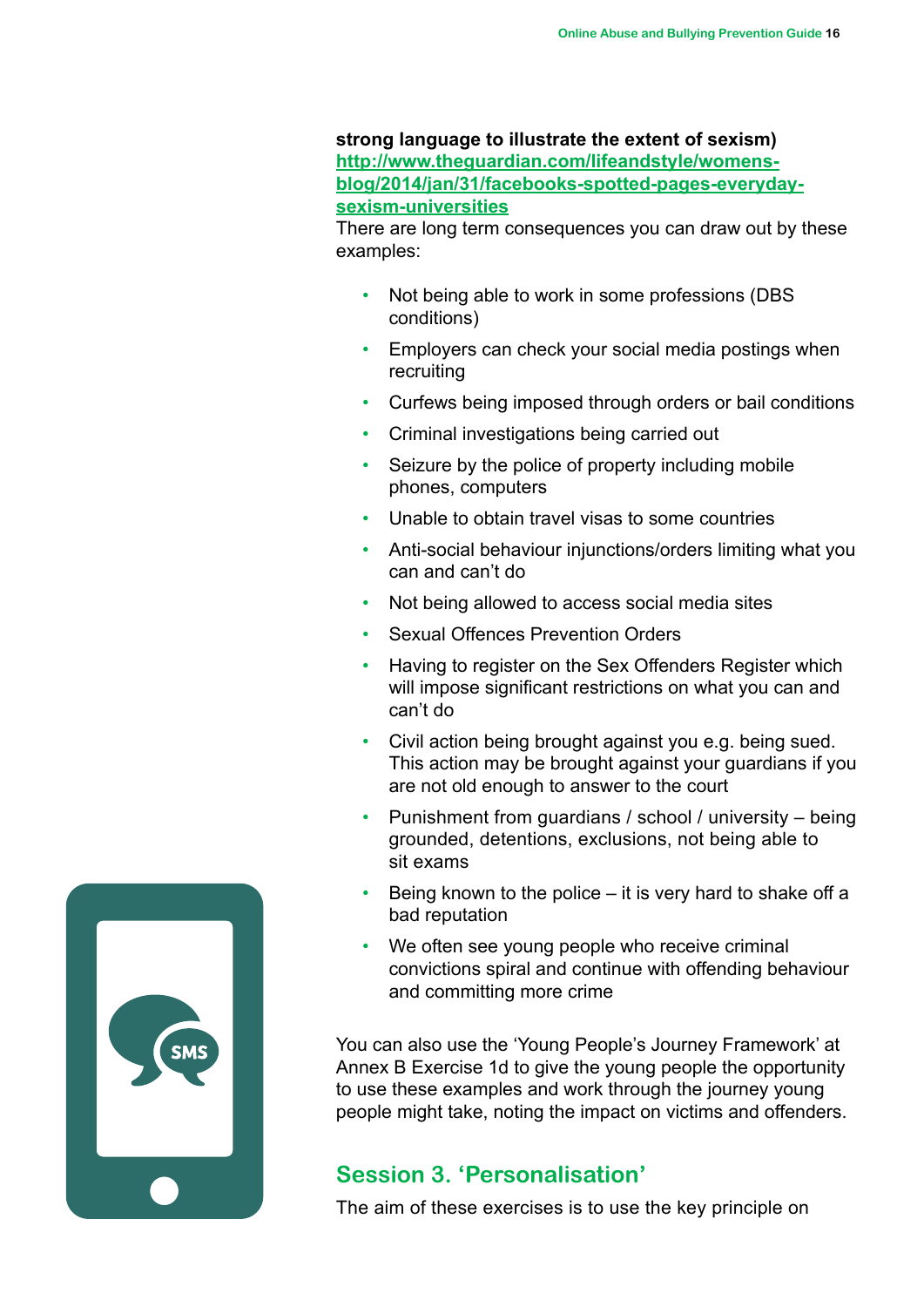personalisation, helping the young people to relate and identify this to their own behaviour, and importantly their self image. Again, you don't have to use all of these exercises in one session.

#### **Exercise 3a. My personal code [10 minutes]**

Using the resource in Annex B Exercise 3a 'my personal code', print off hard copies and hand them out to the group for individual work with young people to identify the following things.

*Note in the introduction to the session, you would not be asking young people to share this, you are encouraging them to produce a code for their eyes only and for them to take away and refer to when engaging online, therefore the facilitation is to ensure they complete and take away with them. You could ask the group to share a few things in a group session but only if they are comfortable:*

- What are the things you value most about your online world?
- What things do you like and comment on?
- What things most upset you online? And what would you do if something did upset you?
- What are the things you promise to do to keep the online world safe and positive for others?

#### **Exercise 3b. Our 'Group Code' [30 minutes]**

Using Art as a medium that can be displayed either in a prominent place, or posted online.

On large piece of paper, the young people as a group write or draw all the negative behaviours they see, understand or experience online.

Then using paint filled water balloons (WARNING this is messy!), people take it in turns to paint bomb the words they think are the most negative behaviours, so they are partially covered.

Whilst waiting for this to dry, using paper and large letters / writing they come up with a group list of all the things they would commit to, to help online be a positive and safe place for all young people.

Have the information in Annex A which summarises the eight

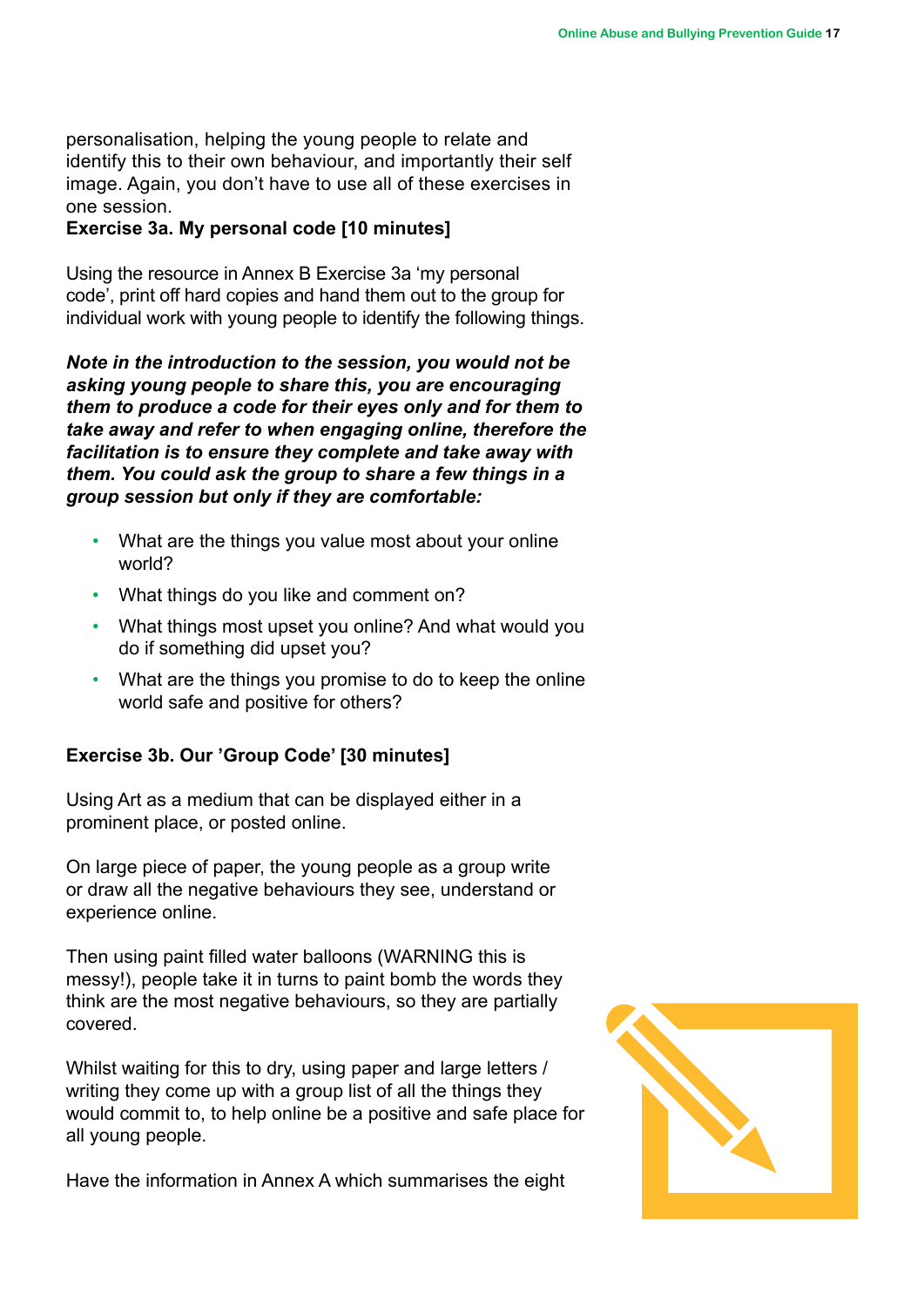online abusive behaviours and corresponding offences to hand when you run this exercise so you can refer to it and give young people the correct information during their discussions.

Once they have a list these can be added on top of the paint. You can also add a hashtag to this and ask them to share the photo on social media. Young people from Merton Volunteer Police Cadets came up with hashtags including:

- **BantsHurts**
- RiseRespectRemember
- StopCyberHate
- **ThinkYourFuture**
- ThinkB4UPost

Behaviour change is most likely when young people take responsibility for this themselves. Messages given by organisations, educators and services are only one form of helping young people understand. Enabling young people to take this message back to the communities they use, in a way that doesn't expose or put themselves at risk, could be key in longer term behaviour change.

## **Session 4: Plenary Session**

For each session you run with young people it is important leave time at the end for a plenary session which will enable you to reiterate the key messages for the young people. It is also useful to make yourself available after the session to talk to those young people who might not have felt comfortable talking in front of the group, and offer specific advice if needed. Suggestions for running the plenary session are as follows:

#### **Plenary**

- Conclude by asking each group what they have learnt. Focus on the fact that there are clear behaviours that have both criminal and personal consequences for young people
- Stress that nobody ever deserves to be abused and anyone who is affected by the issues should talk to an appropriate adult or ChildLine 0800 1111 about making themselves safe
- Remind young people about sources of help that are available (See Annex D)

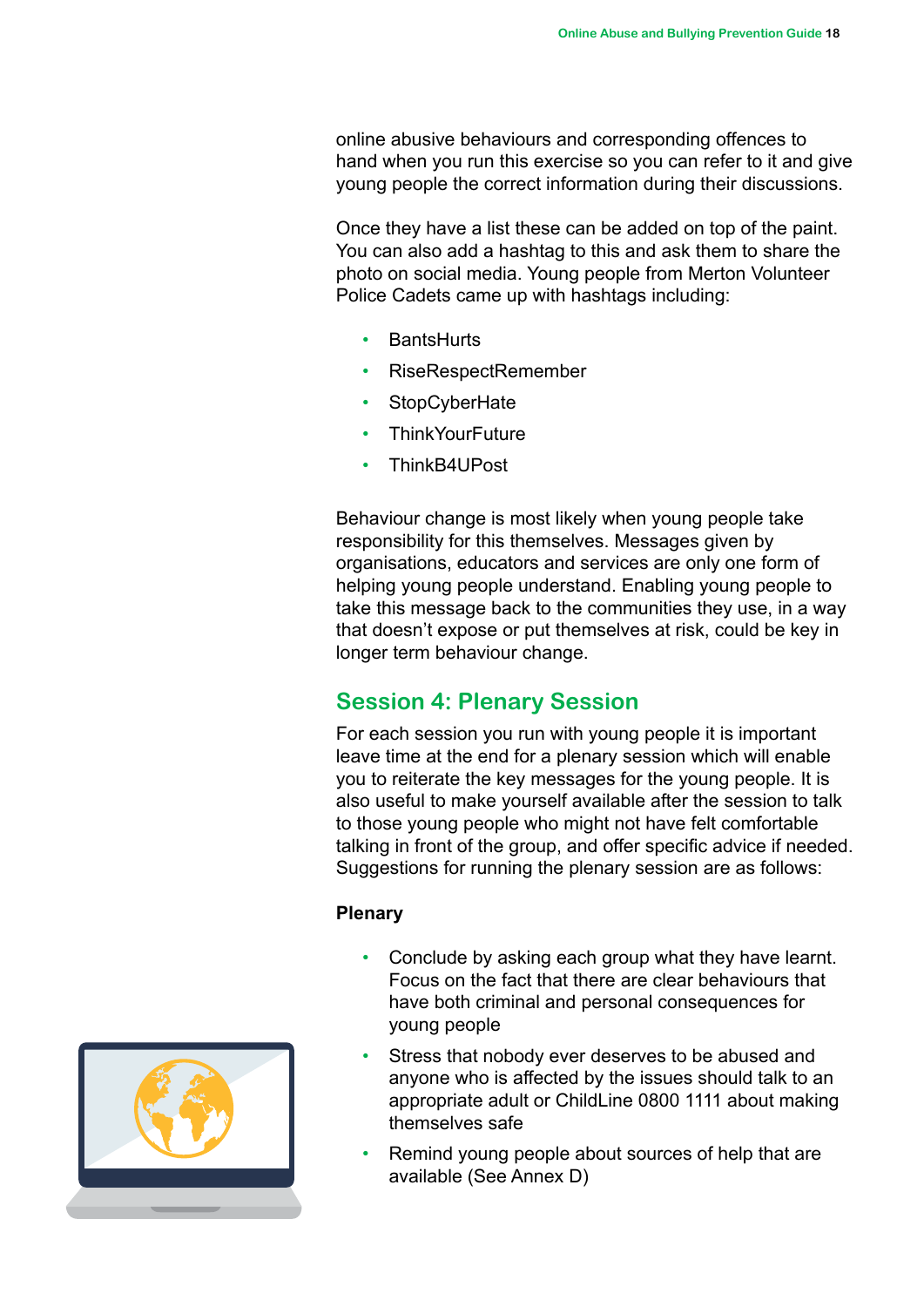Suggested questions to help prompt discussions could be:

- Do you feel differently about anything as a result of what you have seen and heard in this session?
- Has anything surprised you/shocked you?
- If you thought a friend was experiencing any form of online abuse, would you know how to get help?

#### **Key Messages**

- Your online world will follow you offline. What you say or do online can be seen forever
- How you behave, upload or share may be seen by your parents, friends, teachers, lecturers or future employers and you can lose control of how its shared and by who very quickly
- Some behaviours are illegal, make sure you know the facts or you could end up in trouble with the law
- Your behaviour online and your behaviour offline should be the same. Your online behaviour should reflect your offline behaviour – you shouldn't behave differently simply because you're online
- If you are worried about anything you have seen or done online you can speak to ChildLine on 0800 1111 or **[www.](www.childline.org.uk) [childline.org.uk](www.childline.org.uk)**

This guide is written to help you think about what you do online so you don't end up in trouble because you weren't aware of the rules and laws.

The basic rule to follow should be **"Think before you post – your actions can have a negative consequence for yourself and/or others".** Or the more simplified message as promoted by the NSPCC **"Be Share Aware"**

We want young people to behave and engage in the same way you would offline, in the online world.

It's not OK to:

- Post stuff that would hurt or upset others
- Hack or steal someone's identity
- Take, send or share inappropriate images of people under the age of 18

At the end of each session you can print off and hand out the information at Annex D which has further sources of information and advice for young people.

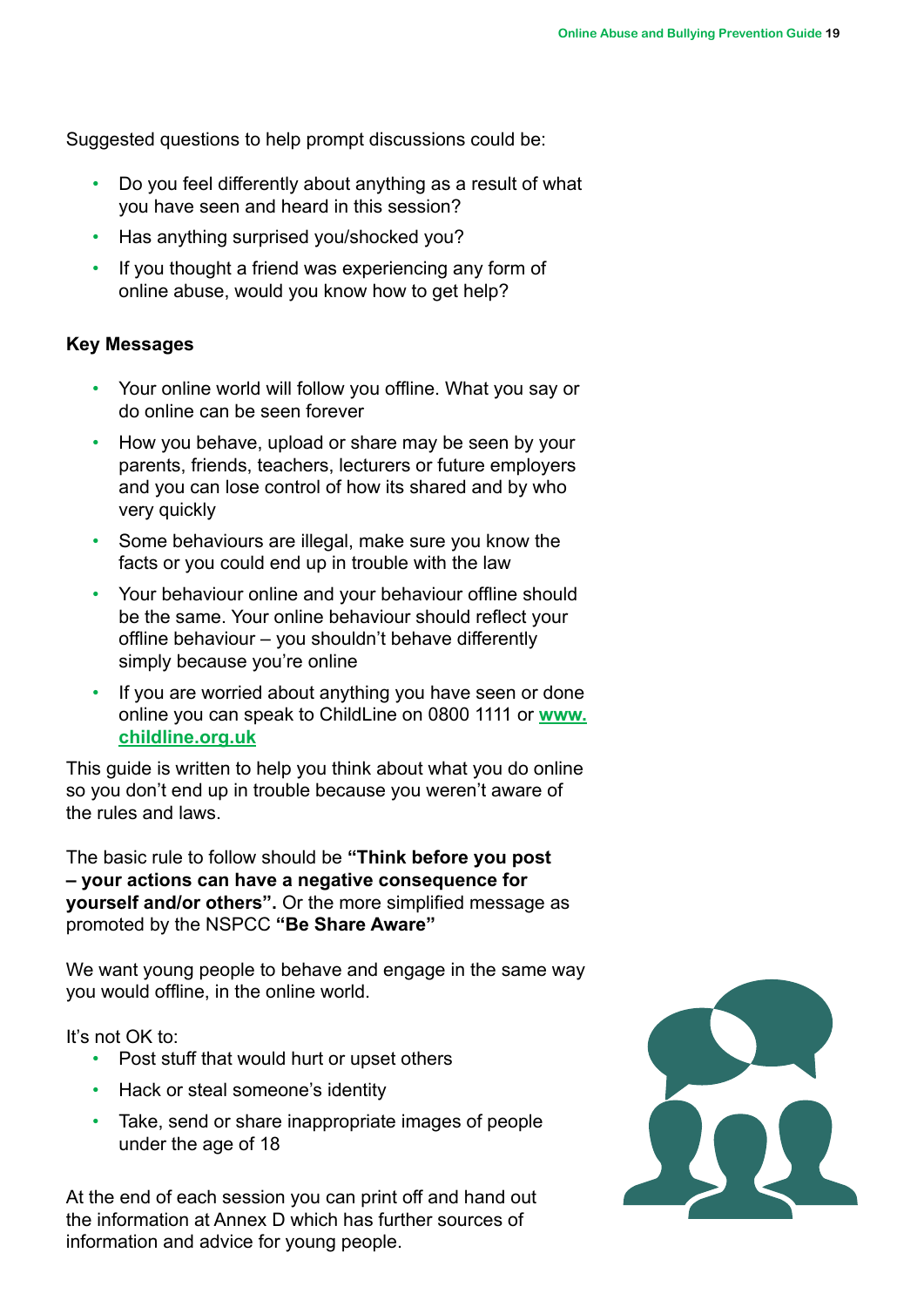# **Section 3**

# **Resources to use during the sessions**

# **Annex A: A closer look at online behaviours and offences**

The table on page 23 is for facilitators to use and shows the eight online abusive behaviours and the maximum criminal consequences that could be applied on conviction by a court (Magistrates or County). However, there may be a Police response before Court which could include:

- **• Words of Advice:** Verbal warning which is non recordable on a police record to highlight that their behavior is unacceptable and that they should not continue to do it
- **• Caution:** a formal alternative to prosecution in minor cases, commonly used to resolve cases where full prosecution is not seen as the most appropriate solution
- **• Community Resolution:** an approach to dealing with minor offences. Instead of the offence being handled by the justice system, a Community Resolution is issued by the police officer. The decision is reached by consulting with the victim and must be accepted by the offender in order to take effect. It can consist of receiving advice about their behaviour, a verbal or written apology to the victim, reparation (which can include fixing material damages) or financial compensation
- **• Police Information Notice (PIN) (18 years and over):**  sometimes called Harassment Warning Notices, which the police may issue where there are allegations of harassment. They are not formal police cautions, and signing one does not imply that the alleged harassment has taken place. However the police may use them in future legal proceedings, and there is some guidance on what should be included in them. The decision about whether to issue them is purely an operational matter for the police

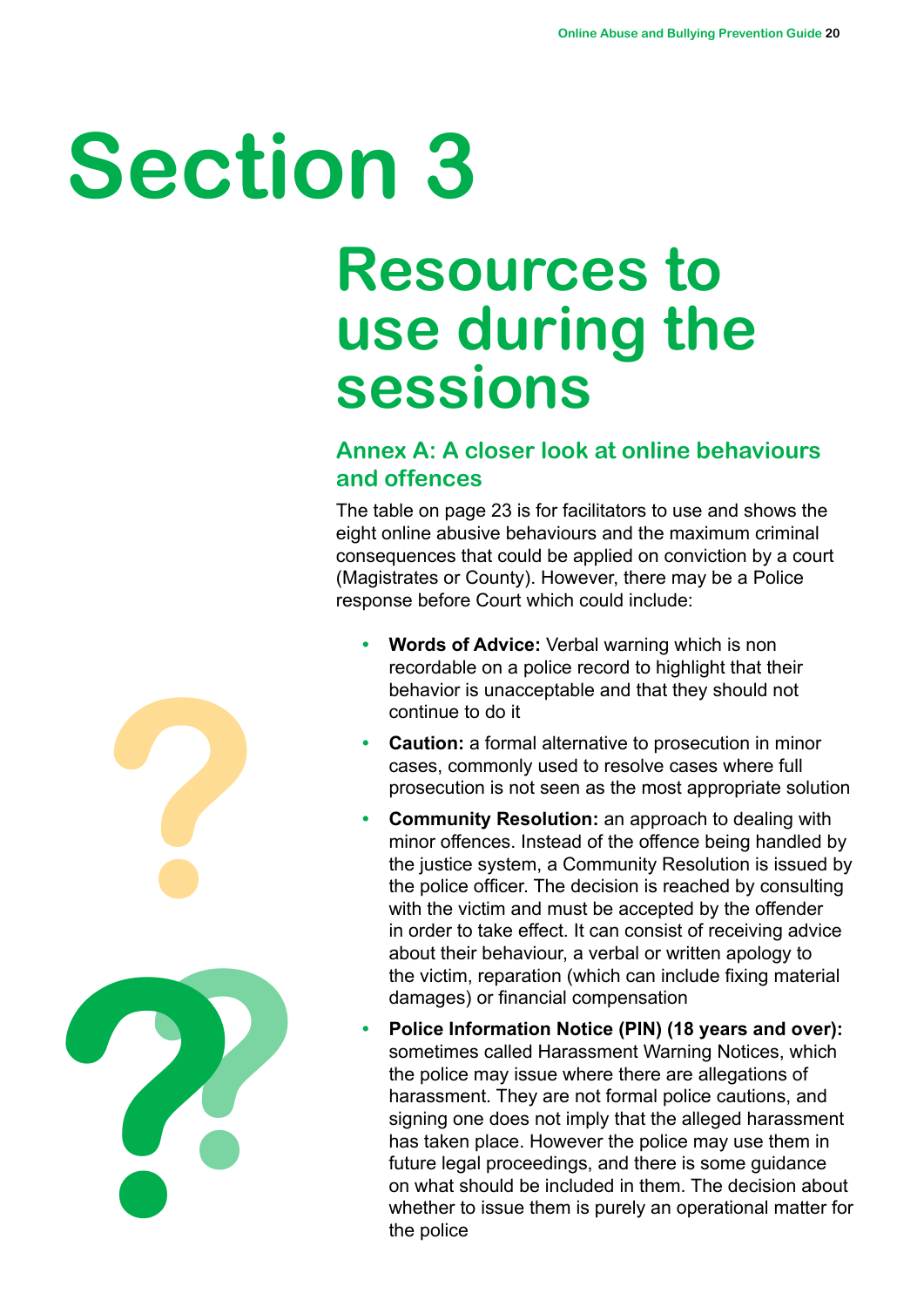- **• Antisocial Behaviour Injunctions and Orders:** an Anti-Social Behaviour Injunction (ASBI) is an injunction that prohibits the person in respect of whom it is granted from engaging in housing-related anti-social conduct of a kind specified in the injunction; An Anti-Social Behaviour Injunction (ASBI) is similar to an Anti-Social Behaviour Order (ASBO) but has been developed to help councils and housing associations tackle ASB in social housing areas
- **• Bail** the term used when a person arested for or charged with a criminal offence is released from police custody until they next appears in court or at the police station
- **• Enhanced DBS Checks:** for certain jobs, employers are entitled to know about some spent convictions and cautions and, in some circumstances, other information that the police hold about you. These, and only these, employers are entitled to request a Disclosure and Barring Service check ('DBS check')

Courts have a range of different sentences they can give offenders aged 10-17. These include:

- **• Discharge absolute or conditional** these are the same as those for adult offenders
- **• Fine**  as with adults, the fine should reflect the offence committed and the offender's ability to pay. For offenders under 16, paying the fine is the responsibility of a parent/ guardian and it will be their ability to pay that is taken into account when setting the level of the fine
- **• Referral order** this requires the offender to attend a youth offender panel (made up of two members of the local community and an advisor from a youth offending team) and agree a contract, containing certain commitments, which will last between three months and a year. The aim is for the offender to make up for the harm caused and address their offending behavior. An order must be imposed for a first time young offender who has pleaded guilty (unless the court decides that another sentence is justified) and may be imposed in other circumstances
- **• Youth rehabilitation order**  this is a community sentence which can include one or more of 18 different requirements that the offender must comply with for up to three years. Some examples of the requirements that can be imposed are a curfew, supervision, unpaid work,



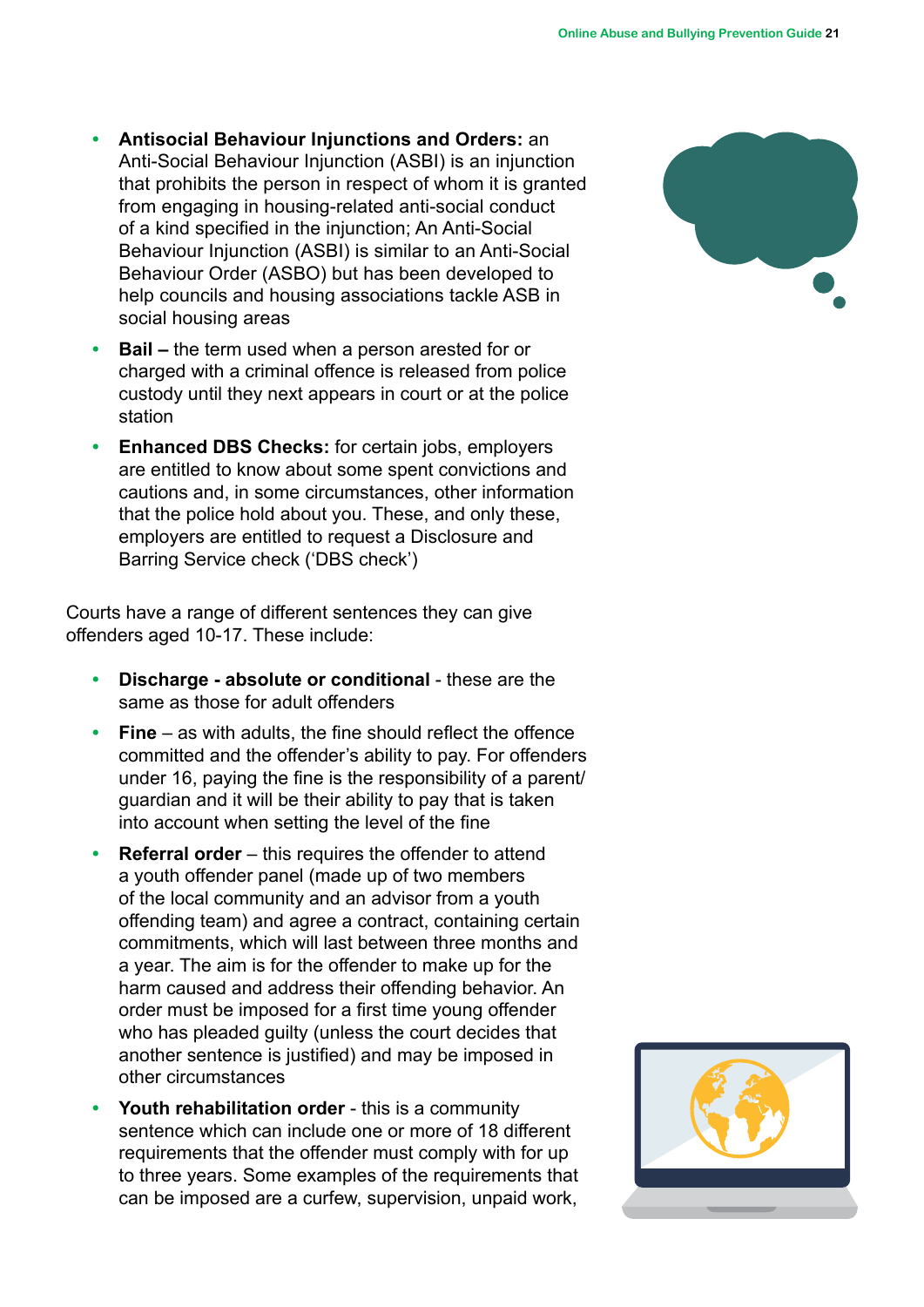

electronic monitoring, drug treatment, and mental health treatment and education requirements

- **• Custodial sentences**  young offenders can receive custodial sentences but they will only be imposed in the most serious cases. When they are given, they aim to provide training and education and rehabilitate the offender so they don't reoffend. Sentences can be spent in secure children's homes, secure training centres and young offender institutions
- If a young person between 12 and 17 years old is sentenced in the youth court, a **Detention and Training Order (DTO)** is available this can last between four months and two years

More information is available in 'Sentencing' section from the Sentencing Council Guidelines for young people

**[http://sentencingcouncil.judiciary.gov.uk/docs/web\\_](http://sentencingcouncil.judiciary.gov.uk/docs/web_overarching_principles_sentencing_youths.pdf) [overarching\\_principles\\_sentencing\\_youths.pdf](http://sentencingcouncil.judiciary.gov.uk/docs/web_overarching_principles_sentencing_youths.pdf)**

This is a simplified version of the existing legislation, and should not be taken as the absolute response in a case. There are many factors that Police and Courts will take into account, and not all cases will go to Court.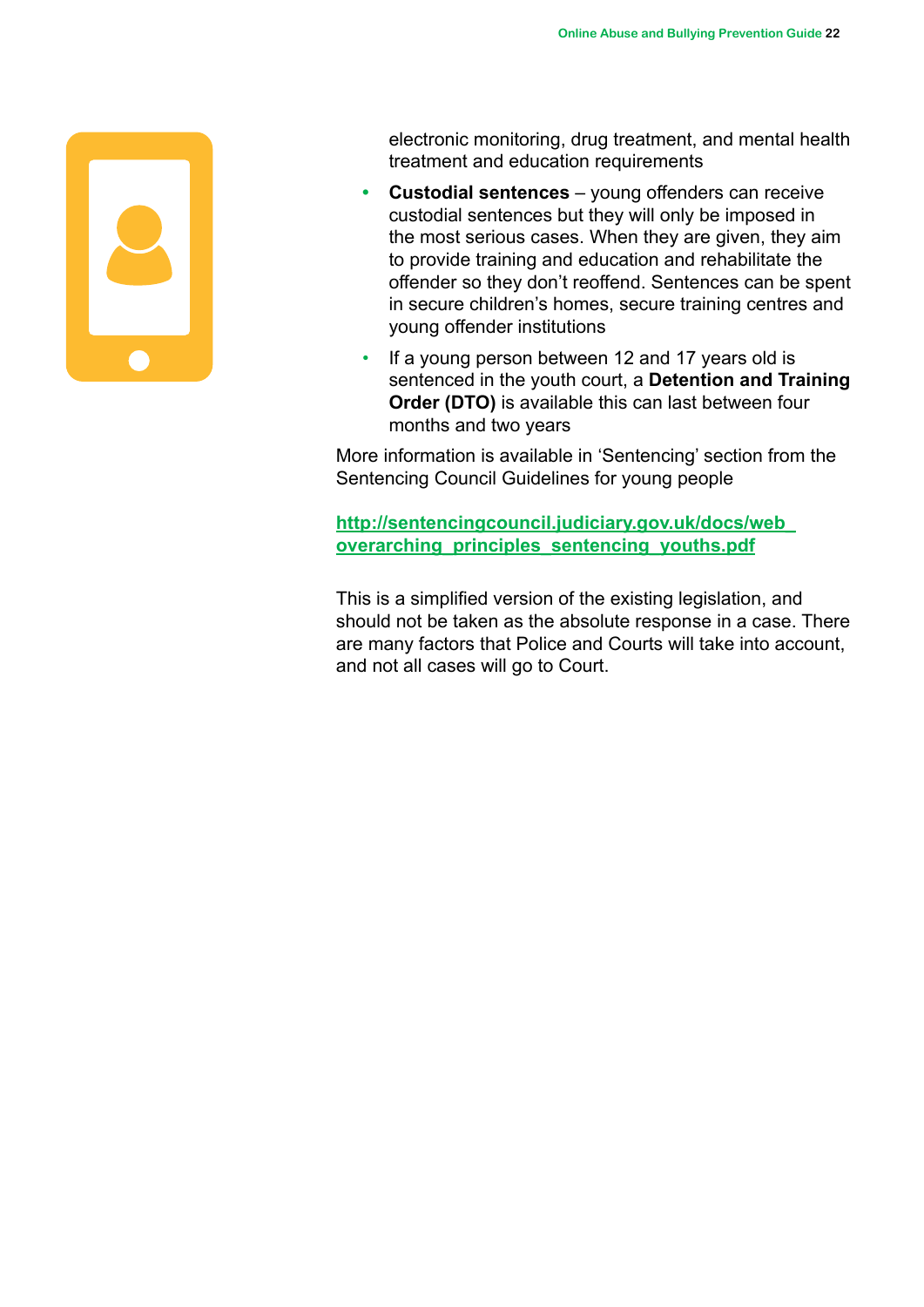| <b>Behaviour</b>                                                                                                                                                                          | <b>Maximum Criminal Consequence</b>                                                                                                                                                                                                                                                                                                                                                                                                                       |  |  |
|-------------------------------------------------------------------------------------------------------------------------------------------------------------------------------------------|-----------------------------------------------------------------------------------------------------------------------------------------------------------------------------------------------------------------------------------------------------------------------------------------------------------------------------------------------------------------------------------------------------------------------------------------------------------|--|--|
| Threatening behaviour, eg: making a credible<br>death threat                                                                                                                              | Up to 10 years in Prison                                                                                                                                                                                                                                                                                                                                                                                                                                  |  |  |
| Cyberbullying: Writing messages with intent to<br>cause distress or anxiety in a public place (e.g.<br>Twitter)                                                                           | Up to 6 months in prison<br>Up to £5000 fine<br>Or both<br>If the messages are racially or religiously targeted the penalty<br>can increase to up to two years in prison, a fine or both                                                                                                                                                                                                                                                                  |  |  |
| Putting people in fear of violence (cyberbullying)                                                                                                                                        | Up to 5 years in prison<br>Up to £5000 fine<br>Or both<br>If racially or religiously aggravated the penalty can increase to<br>up to seven years, a fine or both                                                                                                                                                                                                                                                                                          |  |  |
| Sending messages that are grossly offensive,<br>menacing or indecent                                                                                                                      | Up to 6 months in prison<br>Up to £5000 fine<br>Or both                                                                                                                                                                                                                                                                                                                                                                                                   |  |  |
| Stalking someone online including excessive<br>contact, loitering in places, pretending to be<br>that person, monitoring that persons use of<br>communication, watching or spying on them | Up to 6 months in prison<br>Up to £5000 fine<br>Or both                                                                                                                                                                                                                                                                                                                                                                                                   |  |  |
| Stalking someone and using fear of violence<br>towards them.                                                                                                                              | Up to 5 years in prison<br>Up to £5000 fine<br>Or both                                                                                                                                                                                                                                                                                                                                                                                                    |  |  |
| <b>Trolling</b>                                                                                                                                                                           | Up to 6 months in prison (announced by Chris Grayling<br>Secretary of State for Justice on 19.10.14 this will increase)<br>Up to £5000 fine<br>Or both                                                                                                                                                                                                                                                                                                    |  |  |
| <b>Blackmail</b>                                                                                                                                                                          | Up to 14 years in prison                                                                                                                                                                                                                                                                                                                                                                                                                                  |  |  |
| Sexting. It is an offence to take, make, publish<br>or distribute an indecent photo of a child under<br>the age of 18                                                                     | Up to 10 years in prison (based on Protection of Children Act<br>1978)<br>Up to £5000 fine<br>Or Both                                                                                                                                                                                                                                                                                                                                                     |  |  |
| Revenge Porn                                                                                                                                                                              | Up to two years in prison (Under the Criminal Justice and Courts<br>Act 2015)<br>Up to £5000 fine<br>Or Both                                                                                                                                                                                                                                                                                                                                              |  |  |
| Grooming online; causing or encouraging a<br>child under the age of 18 to engage in sexual<br>activity online or meeting them in person after<br>online contact                           | Up to 14 years in prison (note if offender is under 18 the penalty<br>is up to 5 years)                                                                                                                                                                                                                                                                                                                                                                   |  |  |
| Fake profiles; only illegal if someone is trying<br>to deceive someone for personal gain / fraud<br>/ harassment / intercepting someone else's<br>messages / stalking                     | Up to 10 years in prison<br>Up to £5000 fine<br>Or Both                                                                                                                                                                                                                                                                                                                                                                                                   |  |  |
| <b>Hacking accounts</b>                                                                                                                                                                   | Up to 5 years in prison<br>Up to £5000 fine<br>Or Both                                                                                                                                                                                                                                                                                                                                                                                                    |  |  |
| Tagging photos with defamatory or negative<br>comments                                                                                                                                    | Up to 6 months in prison, a fine or both (based on offences<br>under Crime and Disorder Act 1998 and Public Order Act 1986)<br>Can be same as cyberbullying<br>Could result in an award for victim in civil law<br>Copyright law may apply<br>Could be charged with contempt of court if commenting on<br>criminals before a court appearance happens or if names a rape<br>victim on social media it's an offence under the Sexual Offences<br>Act 2003. |  |  |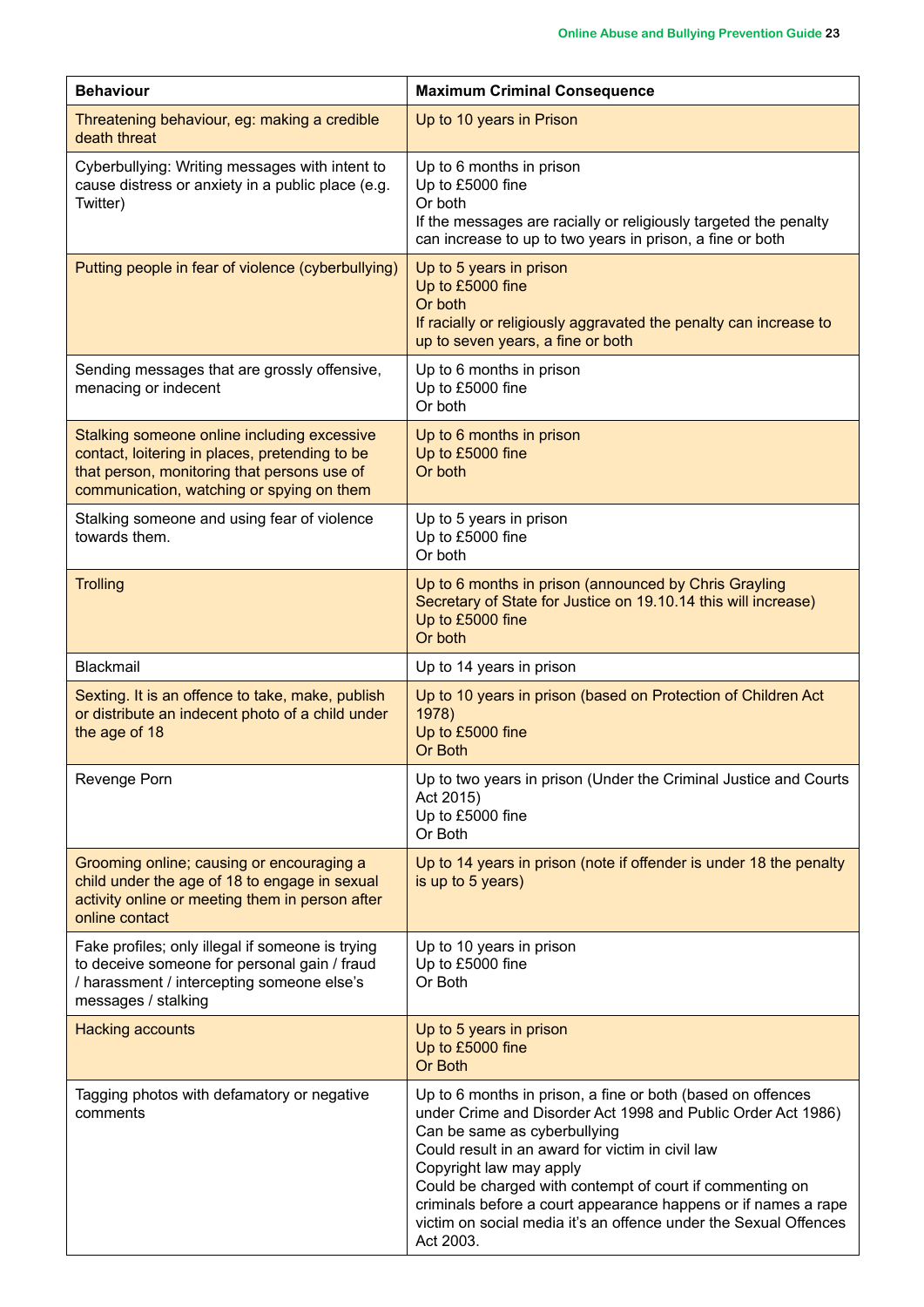In addition to the criminal and youth offending response, individuals can turn to **industry** for support and advice.

For example, Mobile Phone providers through their customer service can provide advice and support on the online behaviours. There are certain things they can do including:

- Changing stalking victims phone numbers
- Logging records of calls made
- Working with Police when an allegation is made to record evidence

You can find out more about advice on the 02 Digital Family website **[http://www.o2.co.uk/help/everything-else/digital](http://www.o2.co.uk/help/everything-else/digital-family)[family](http://www.o2.co.uk/help/everything-else/digital-family)** or via Ofcom **[http://consumers.ofcom.org.uk/](http://consumers.ofcom.org.uk/internet/online-safety-and-security/) [internet/online-safety-and-security/](http://consumers.ofcom.org.uk/internet/online-safety-and-security/)**

Websites, apps and games have a responsibility to respond and report abuse on their site. You can use the CEOP report abuse **[button](http://www.ceop.police.uk/)** to report online abuse.

Finally, whilst this guide is aimed at focussing on crime prevention and therefore the legal consequences, it is very worthwhile to remind young people about the social and emotional consequences of behaviour. For victims and perpetrators this would include:

- Embarrassment and Humiliation
- Low self esteem
- Guilt and anger
- Self Harm and Suicidal thoughts
- Loss of control of your personal information thoughts and feelings
- Loss of friends
- Feeling of power or importance

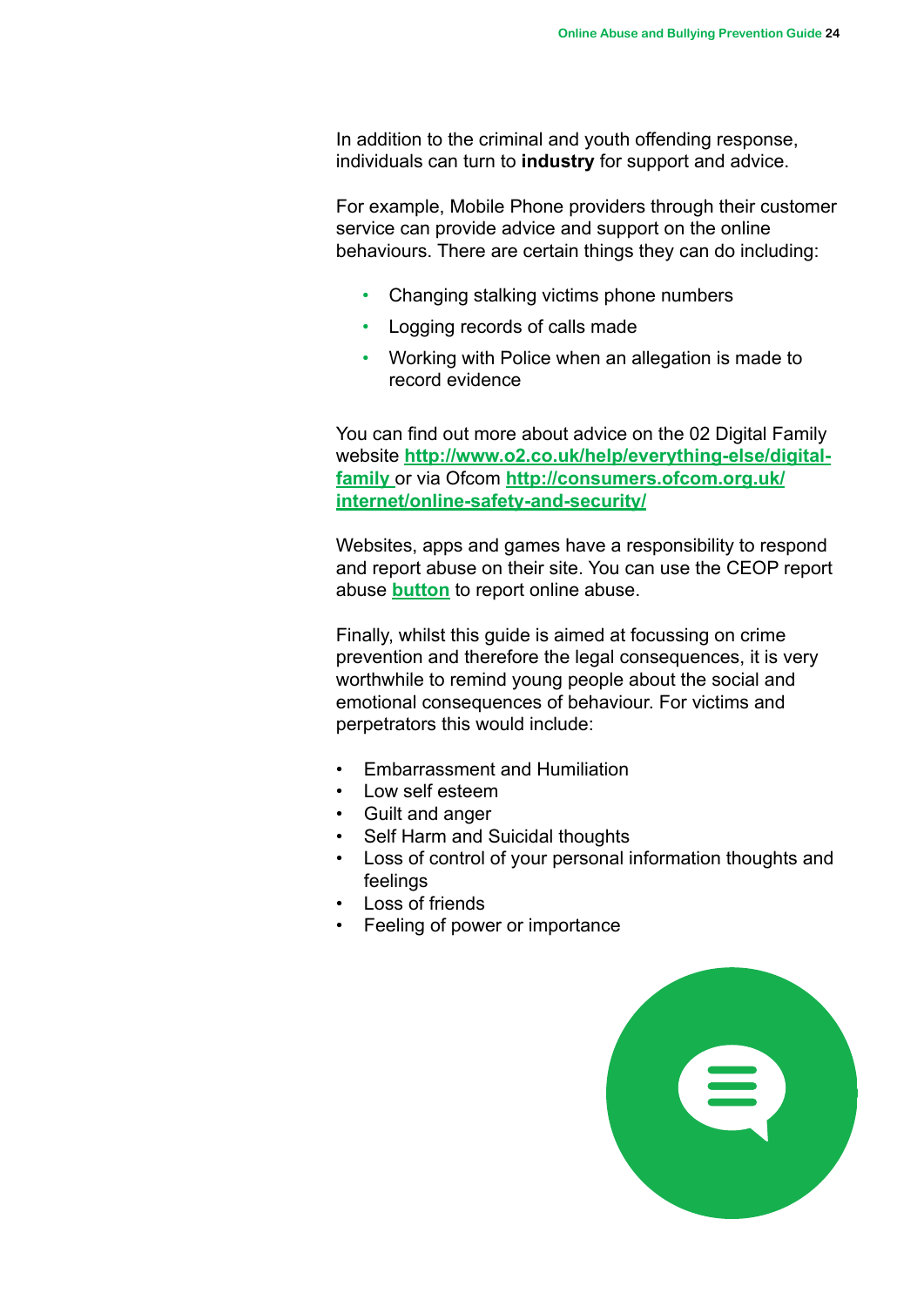# **Annex B**

# **Resources to use during the sessions**

# **Exercise 1a – List of eight abusive online behaviours**

Threatening behaviour e.g. credible death threats, stalking

Trolling – the trend of anonymously seeking to provoke outrage by posting insults and abuse online

Blackmail including revenge porn

Cyberbulllying – name calling, nasty comments including on content uploaded by people on YouTube

Grooming online

Fake profiles

Hacking accounts

Tagging photos with defamatory or negative comments

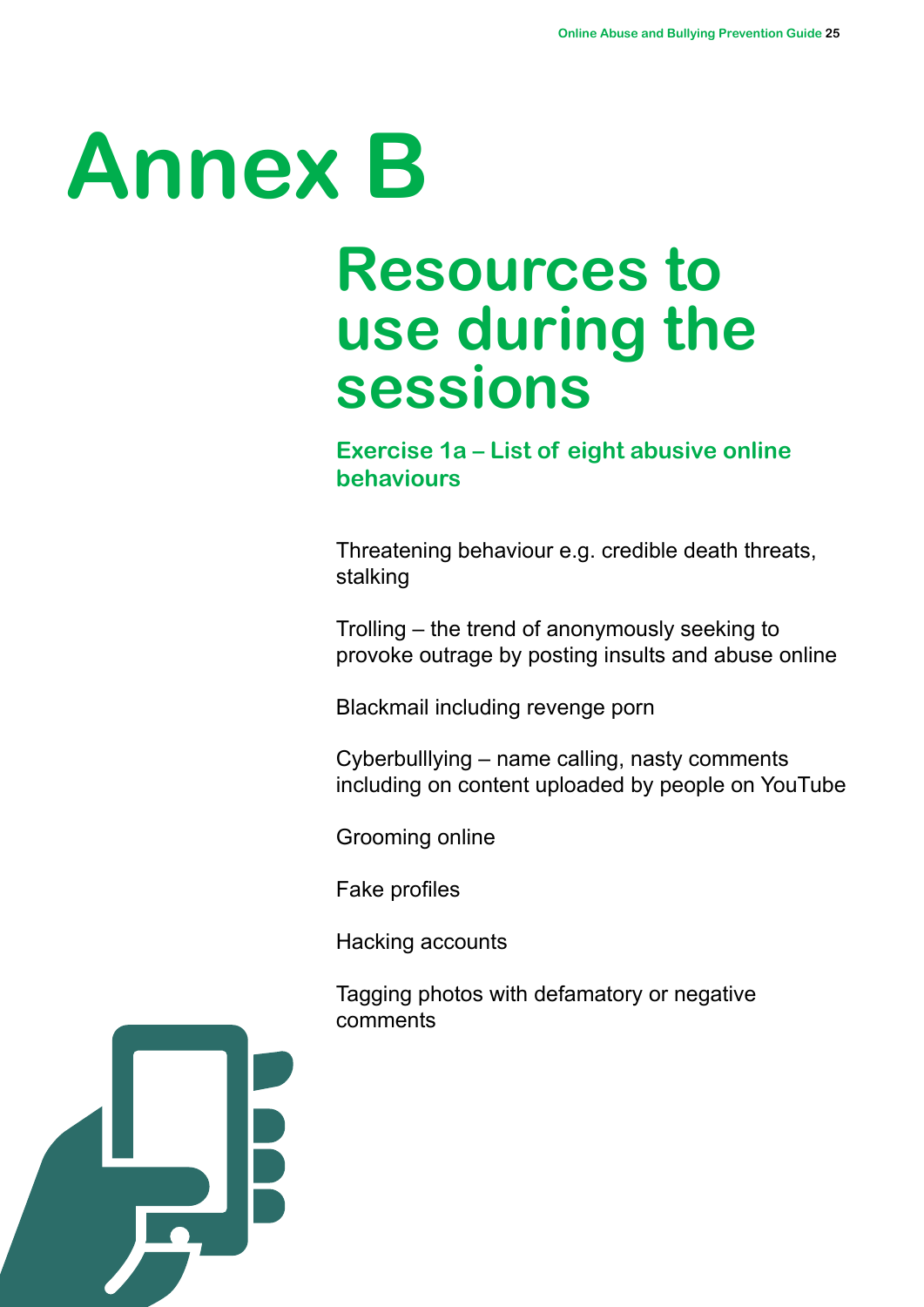# **Exercise 1b Position Statements (Facilitator Notes)**

**Use a line across the room, or coloured cards to signal a response to the question is it 'always OK', 'sometimes OK' or 'never OK' to:**

| <b>Position Statement</b>                                                                                         | Response                                                                                                                                                                                                                          | Discussion points                                                                                                                                         |  |
|-------------------------------------------------------------------------------------------------------------------|-----------------------------------------------------------------------------------------------------------------------------------------------------------------------------------------------------------------------------------|-----------------------------------------------------------------------------------------------------------------------------------------------------------|--|
| Cyberbully                                                                                                        | Not OK - but only illegal when you make<br>threats of violence or put people in fear of<br>violence, publish an obscene article about<br>someone. Or if racially or sexually harassing<br>someone or to cause distress or anxiety | Careful what you say may<br>cause offence - and you don't<br>know who will see this. How<br>would you feel if your parents /<br>carers see what you post? |  |
|                                                                                                                   | Maximum consequences could include:                                                                                                                                                                                               | How do you want to be treated                                                                                                                             |  |
|                                                                                                                   | Up to 6 months in prison and up to £5000 fine,<br>or both                                                                                                                                                                         | online?                                                                                                                                                   |  |
|                                                                                                                   | If the messages are racially or religiously<br>targeted the penalty can increase to up to two<br>years in prison, a fine or both                                                                                                  |                                                                                                                                                           |  |
| Stalk someone on line<br>Not OK - there are laws to protect people<br>from being stalked online. This isn't about |                                                                                                                                                                                                                                   | When would people cross the<br>line in stalking?                                                                                                          |  |
|                                                                                                                   | checking someone's Facebook status (like<br>an ex), but fear of violence, alarm or serious<br>distress to an individual                                                                                                           | Who would you report this to?<br>$\bullet$                                                                                                                |  |
|                                                                                                                   | Maximum consequences could include:                                                                                                                                                                                               |                                                                                                                                                           |  |
|                                                                                                                   | Up to 6 months in prison or 5 years if use fear<br>of violence, and up to £5000 fine, or both                                                                                                                                     |                                                                                                                                                           |  |
| Threaten someone<br>online                                                                                        | Not OK - threats or fear of violence is illegal,<br>and can cause serious distress to people                                                                                                                                      | Cyberbullying is not OK<br>$\bullet$<br>This can cause people to be                                                                                       |  |
|                                                                                                                   | Maximum consequences could include:                                                                                                                                                                                               | seriously distressed, self harm                                                                                                                           |  |
|                                                                                                                   | Up to Up to 5 years in prison, £5000 fine, or<br>both                                                                                                                                                                             | or suicidal thoughts                                                                                                                                      |  |
|                                                                                                                   | If racially or religiously aggravated the penalty<br>can increase to up to seven years, a fine or<br>both, or if credible death threat up to 10 years                                                                             |                                                                                                                                                           |  |
| Tag photos with negative<br>comments                                                                              | Not OK if messages that are grossly indecent,<br>or offensive or intended to cause harm or<br>distress to someone                                                                                                                 | You can lose control quickly<br>$\bullet$<br>through one comment of who<br>sees, shares and how they                                                      |  |
|                                                                                                                   | Maximum consequences could include:                                                                                                                                                                                               | react to something                                                                                                                                        |  |
|                                                                                                                   | Up to six months in prison, a fine or both                                                                                                                                                                                        | How do you report negative or<br>offensive comments?                                                                                                      |  |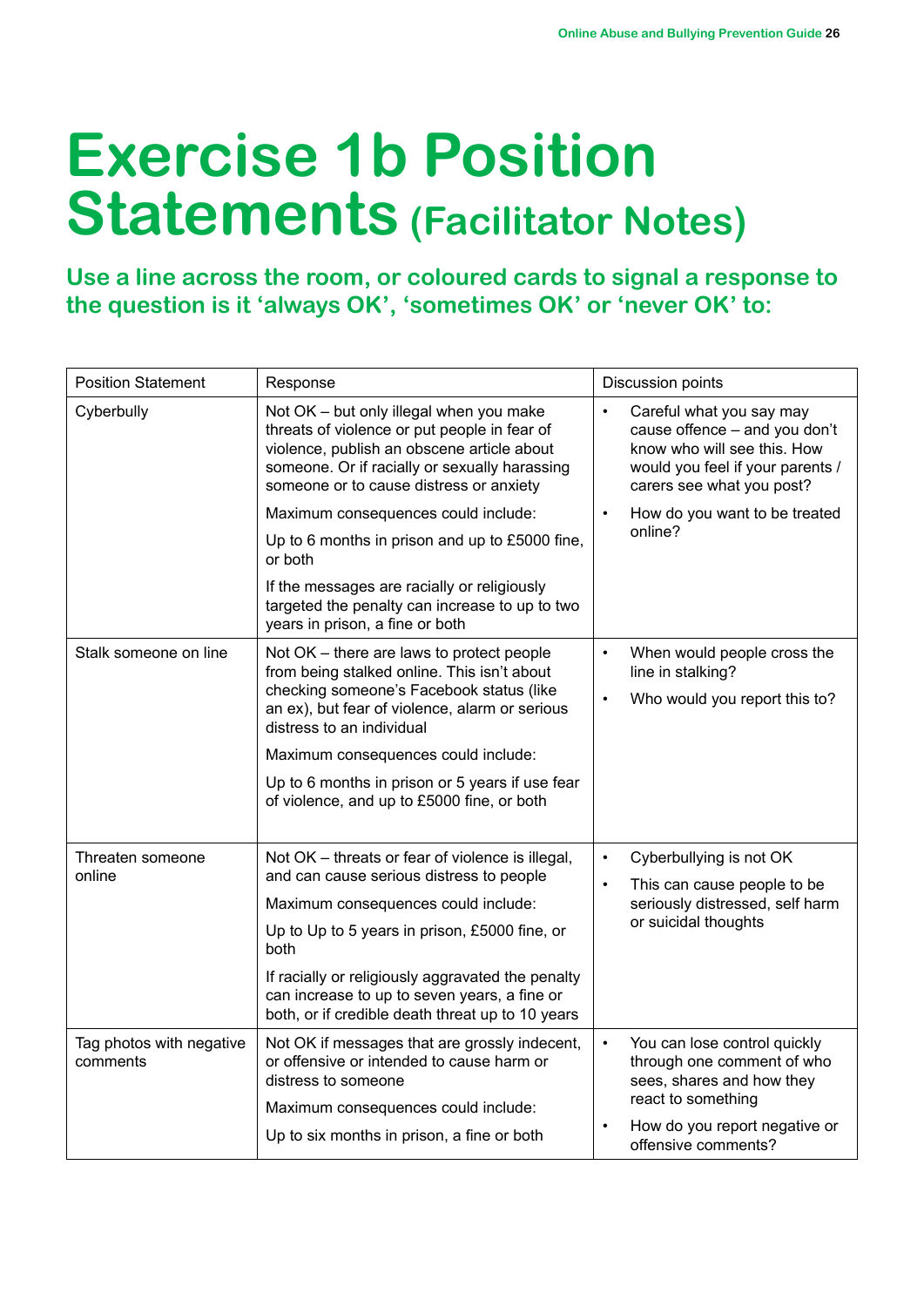| Hack into someone's<br>Not OK and most likely to result in conviction if<br>its for fraudulent gain personally<br>account |                                                                                                                                                                                                                                                                                                                                                                                                                                                                                                                                                                                                                                                                                                                                                                                                                                                                                                                                                                                                                                                                                                                                                                                                                                                                                                                                                                                                                                                                                                                                                | $\bullet$              | Hacking is illegal and it can be<br>very harmful for the victim                                                                                                                                             |
|---------------------------------------------------------------------------------------------------------------------------|------------------------------------------------------------------------------------------------------------------------------------------------------------------------------------------------------------------------------------------------------------------------------------------------------------------------------------------------------------------------------------------------------------------------------------------------------------------------------------------------------------------------------------------------------------------------------------------------------------------------------------------------------------------------------------------------------------------------------------------------------------------------------------------------------------------------------------------------------------------------------------------------------------------------------------------------------------------------------------------------------------------------------------------------------------------------------------------------------------------------------------------------------------------------------------------------------------------------------------------------------------------------------------------------------------------------------------------------------------------------------------------------------------------------------------------------------------------------------------------------------------------------------------------------|------------------------|-------------------------------------------------------------------------------------------------------------------------------------------------------------------------------------------------------------|
|                                                                                                                           | Maximum consequences could include:                                                                                                                                                                                                                                                                                                                                                                                                                                                                                                                                                                                                                                                                                                                                                                                                                                                                                                                                                                                                                                                                                                                                                                                                                                                                                                                                                                                                                                                                                                            | $\bullet$              | How can you know when                                                                                                                                                                                       |
|                                                                                                                           | Up to Up to 5 years in prison, £5000 fine, or<br>both                                                                                                                                                                                                                                                                                                                                                                                                                                                                                                                                                                                                                                                                                                                                                                                                                                                                                                                                                                                                                                                                                                                                                                                                                                                                                                                                                                                                                                                                                          |                        | you've been hacked and how<br>to report?                                                                                                                                                                    |
| Steal someone's identity                                                                                                  | Not OK and illegal if its for fraudulent gain<br>personally                                                                                                                                                                                                                                                                                                                                                                                                                                                                                                                                                                                                                                                                                                                                                                                                                                                                                                                                                                                                                                                                                                                                                                                                                                                                                                                                                                                                                                                                                    | $\bullet$              | What steps can you take to<br>protect your identity online?                                                                                                                                                 |
| Set up a fake profile                                                                                                     | Not OK and illegal if its for fraudulent gain<br>personally, harassment or stalking someone<br>online<br>Maximum consequences could include:<br>Up to 10 years in prison, £5000 fine, or Both                                                                                                                                                                                                                                                                                                                                                                                                                                                                                                                                                                                                                                                                                                                                                                                                                                                                                                                                                                                                                                                                                                                                                                                                                                                                                                                                                  | $\bullet$              | What would be the steps to<br>report a fake profile?<br>Why do people set up fake<br>profiles?                                                                                                              |
| Send, receive or share<br>a naked image to<br>someone if I am under<br>18                                                 | Not OK and can mean a caution under Sexual<br>Offences and also Protection of Children<br>Act as production and distribution of child<br>pornography<br>Maximum consequences could include:<br>Up to 10 years in prison, £5000 fine or Both<br>Having sexting photos or videos on your<br>phone or computer If you are under the age<br>of 18, the law sees you as a child. Therefore,<br>if you have any indecent images or videos<br>of somebody who is under 18 you would<br>technically be in possession of an indecent<br>image of a child – even if you are the same<br>age. This is an offence under the Protection<br>of Children Act 1978 and the Criminal Justice<br>Act 1988.<br>Sending sexting photos or videos If you are<br>under 18 and you send, upload or forward<br>indecent images or videos onto friends or<br>boyfriends/girlfriends, this would also be<br>breaking the law, even if they are photos of<br>yourself ("selfies").<br>Reassure that if they have already done<br>this, they can receive help and support from<br>ChildLine to talk it through. Its important to know<br>for the future what the law says so they are<br>protected. Can talk to ChildLine confidentially if<br>an image of you has been shared, and through<br>a chat with a counsellor they can explain how<br>they might be able to help with getting an image<br>taken down from the internet. You can find out<br>more by searching 'sexting' on the ChildLine<br>website Reassure importance of talking to a<br><b>Trusted Adult.</b> | $\bullet$<br>$\bullet$ | You can lose control once an<br>image had been made<br>What steps could you take to<br>report?<br>ChildLine Zip It apphttp://<br>www.childline.org.uk/Play/<br>GetInvolved/Pages/sexting-<br>zipit-app.aspx |
|                                                                                                                           | Download ChildLine Zipit app for more help<br>and advice                                                                                                                                                                                                                                                                                                                                                                                                                                                                                                                                                                                                                                                                                                                                                                                                                                                                                                                                                                                                                                                                                                                                                                                                                                                                                                                                                                                                                                                                                       |                        |                                                                                                                                                                                                             |
| Deliberately share<br>sexual material created<br>(Revenge Porn)                                                           | Its never OK to deliberately share photos or<br>videos young people have created showing<br>sexual contact. If young people do this then<br>they could be committing offences the same<br>as sexting, but also around 'revenge porn'.                                                                                                                                                                                                                                                                                                                                                                                                                                                                                                                                                                                                                                                                                                                                                                                                                                                                                                                                                                                                                                                                                                                                                                                                                                                                                                          |                        | Risks of taking photos and<br>videos                                                                                                                                                                        |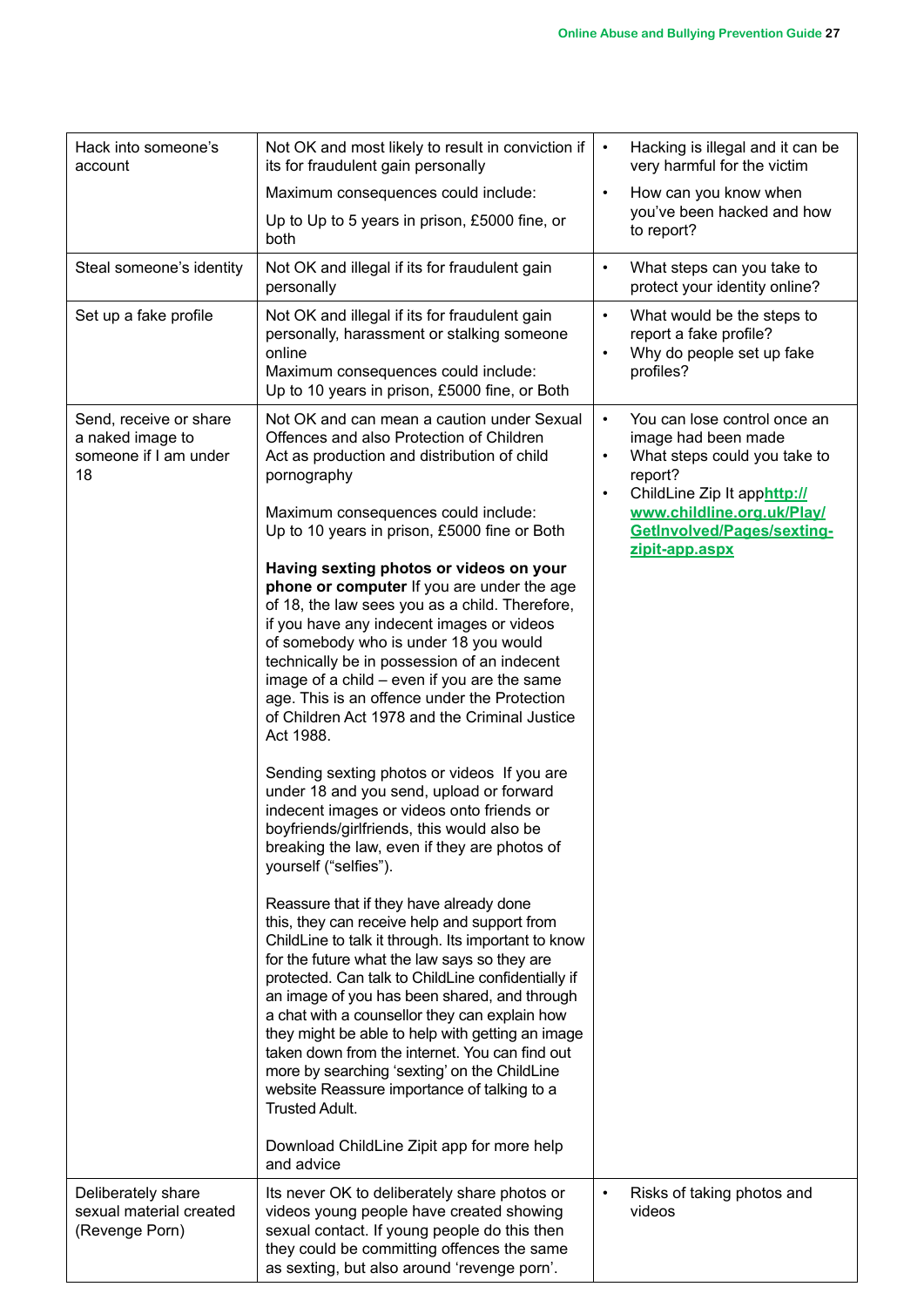# **Exercise 1d Young People's Journey**

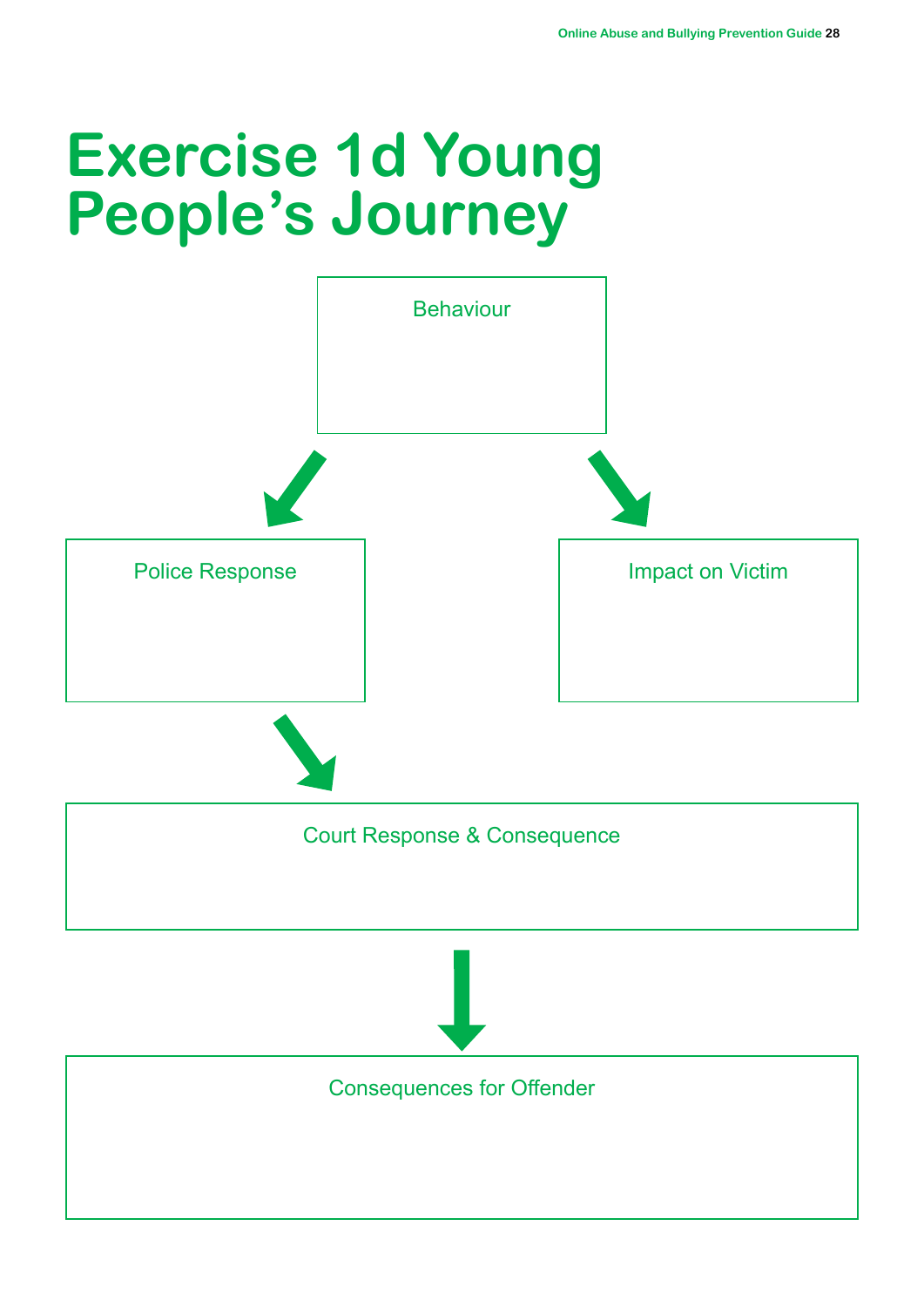# **Consequences Hand-out**

Police response could include:

- **Words of Advice:** Verbal warning which is non recordable on a police record
- **Caution:** a formal alternative to prosecution in minor cases
- **Community Resolution:** officers agree with the victim an approach, could be written apology or making repairs
- **Police Information Notice (PIN) (18 years and over):** sometimes called Harassment Warning Notices, which the police may issue where there are allegations of harassment
- **Antisocial Behaviour Injunctions and Orders:** can stop someone from going into an area. Usually given for housing areas
- **Bail:** the term used when a person arested for or charged with a criminal offence is released from police custody until they next appears in court or at the police station
- **Enhanced DBS Checks:** for certain jobs, employers are entitled to know about convictions and cautions and, in some circumstances, other information that the police hold about you

Courts have a range of different sentences they can give offenders aged 10-17. These include:

- **Discharge absolute or conditional** the conditions on which you don't get a custodial sentence
- **Fine** For offenders under 16, paying the fine is the responsibility of a parent/guardian and it will be their ability to pay that is taken into account when setting the level of the fine; Fines can be up to £5000
- **Referral order** You agree a contract with a panel and the aim is for the offender to make up for the harm caused and address their offending behaviour
- **Youth rehabilitation order**  this is a community sentence which can include one or more of 18 different requirements that the offender must comply with for up to three years. Some examples of the requirements that can be imposed are a curfew, supervision, unpaid work, electronic monitoring, drug treatment, and mental health treatment and education requirements
- **Custodial sentences**  prison sentence in the most serious cases
- If a young person between 12 and 17 years old is sentenced in the youth court, a **Detention and Training Order (DTO)** is available this can last between four months and two years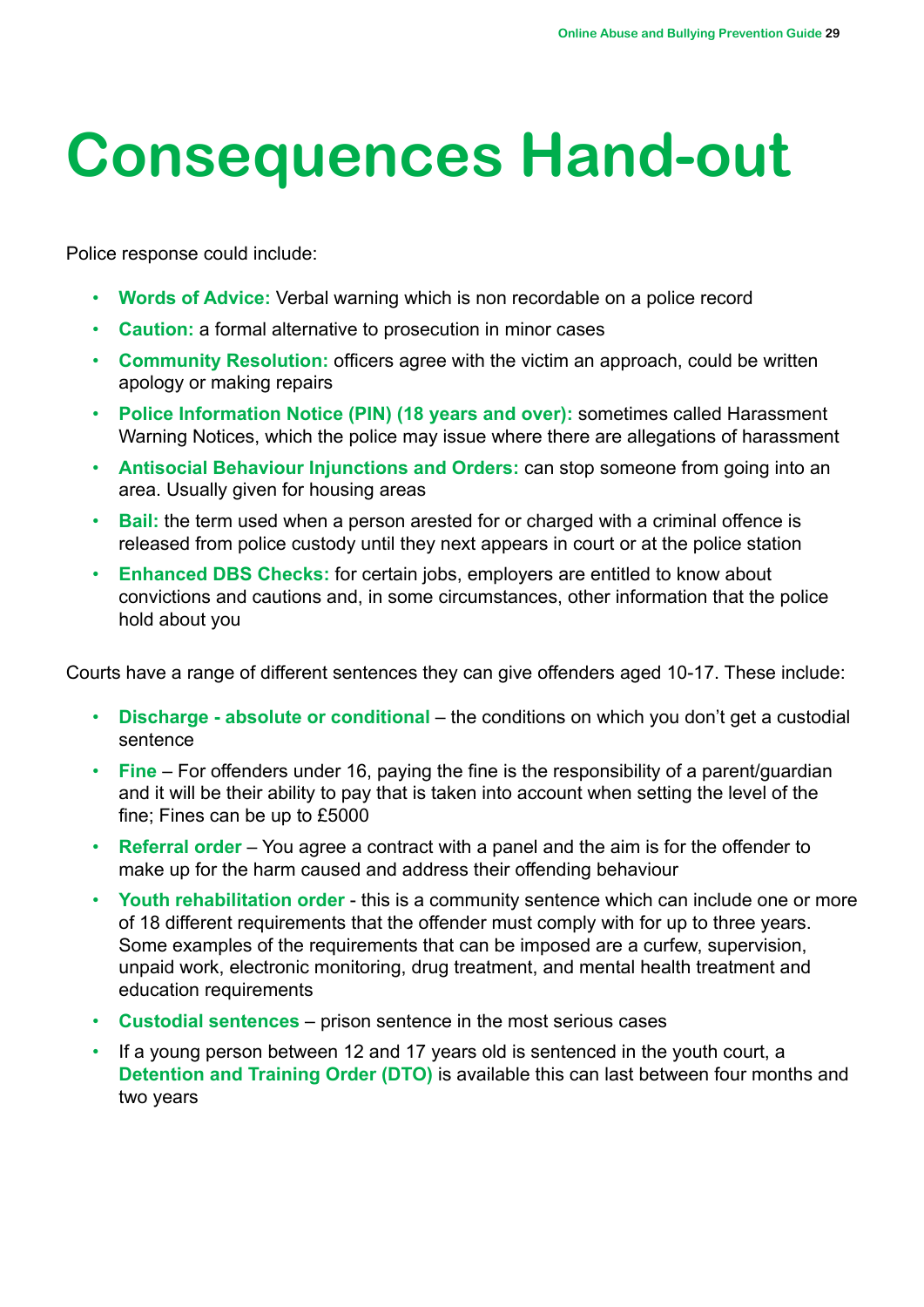# **Exercise 2a How Does it Feel?**

When using these quotes ask young people to focus on:

- How do you think the young person feels?
- What are the next steps the young person could take to help resolve or get support?
- What are the consequences of the behaviour for the young person involved?

All names and potentially identifying details have been changed to protect the identity of the child or young person. Snapshots are created from real ChildLine contacts but are not necessarily direct quotes from the young people.

## **Trolling:**

I have been getting all these awful messages on this social network website. The site is anonymous so I don't know who is saying all these things about me. Not knowing who is writing all these messages is the worst thing. I don't feel like I can talk to my parents about it because there some horrible rumours on there about me and I don't want my parents to see them. (Girl, 12-15)

## **Blackmail:**

My boyfriend keeps asking me to do stuff with him and is forcing me to sext. I sent him some pictures but I immediately regretted what I had done. He wants naked pictures now but I don't want to do that. He said he is going to tell everyone all my secrets if I don't though. I really love him and want to make him happy but I'm not ready to do stuff yet as I still feel really young. I'm scared he is going to break up with me or tell people things about me if I don't do what he wants though. (Girl, Age Unknown)

# **Fake Profile:**

I don't know how to get a profile someone has created about me removed. Everyone has been posting horrible comments about me on it which is really upsetting me. They've even put some pictures on there. I feel so humiliated and like I want to disappear. Maybe I should just do what they say and kill myself because I feel so hopeless. (Anon)

# **Threatening Behaviour:**

I met someone online and they said they were the same age as me. We messaged for a while and spoke about personal things but then they started threatening to hack into my account to post screenshots of my messages there. It's really worried me. (Boy, 16-18)

I was talking to someone I met online who said they were my age. They kept complimenting me so I agreed to go on camera for them. The situation turned really bad but I felt trapped in it. I feel so disgusted with myself after what I did and to make it worse, they're now threatening me with the video. I don't know what to do? (Boy, 16-18)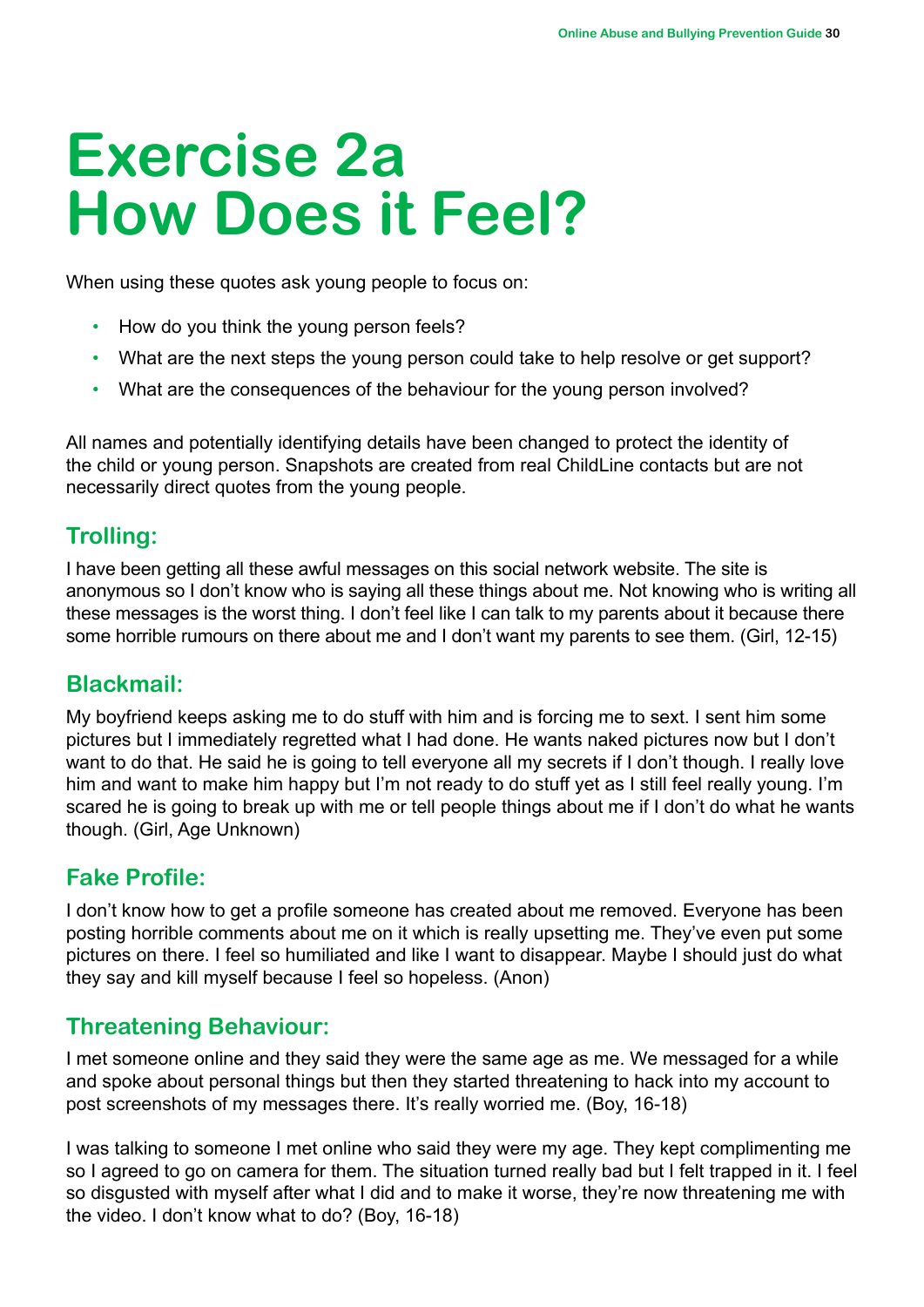## **Grooming:**

I made such a mistake meeting up with a guy I met online. He was so nice to me and we had been speaking for ages so I thought I could trust him, but everything he said was a lie. He turned out to be much older than me, which I didn't find out until we met up. As soon as I saw him I knew I needed to get away but he didn't let me. He forced me to have sex with him even though I pleaded with him not to make me. I feel so ashamed of myself. (Girl, 12-15)

I'm not sure if what I've done is illegal? I met this guy online who I thought was my age. He complimented me all the time and said he thought I was pretty. I'm not very popular at school so I found it really flattering – he made me feel good about myself and like I was wanted. We'd been talking for a while before he asked me to send him a naked picture of myself. He had been so nice to me so I did, but now I'm worried I've done something wrong. (Girl, 12-15)

## **Online Bullying:**

People have been telling me to kill myself through a social media site. I don't understand why they are being so horrible but it's really affecting me. I've tried to ignore it but I can't. I thought if I changed my account details but the messages are still getting me to. I don't know what else I can do? I can't find how to report it. (Girl, 12-15)

## **Hacking Accounts:**

I was talking with someone on this website and they sent me a link. I didn't think it would be anything bad so I just clicked on it. It turned out to be a virus which allowed them to hack into my account. They've started writing nasty comments from my profile which is upsetting me. I don't know what to do – I'm scared they might be able to get other personal information. (Girl,  $12 - 15$ 

## **Tagging Nasty Photos:**

I can't cope with being bullied anymore. People create social networking pages about me and tag me in horrible pictures, then laugh about it at school. I feel like there's no escaping the bullies. I know I need to tell someone about it if I want things to change but it's hard. I feel so embarrassed that this is happening to me. (Anonymous)

# **Online Stalking:**

I've made a fake social networking account so I can see what people I know are doing online. I know it's weird but I don't have many friends so it gives me something to do. Pretending to be someone else kind of makes me feel better about myself. (Anonymous)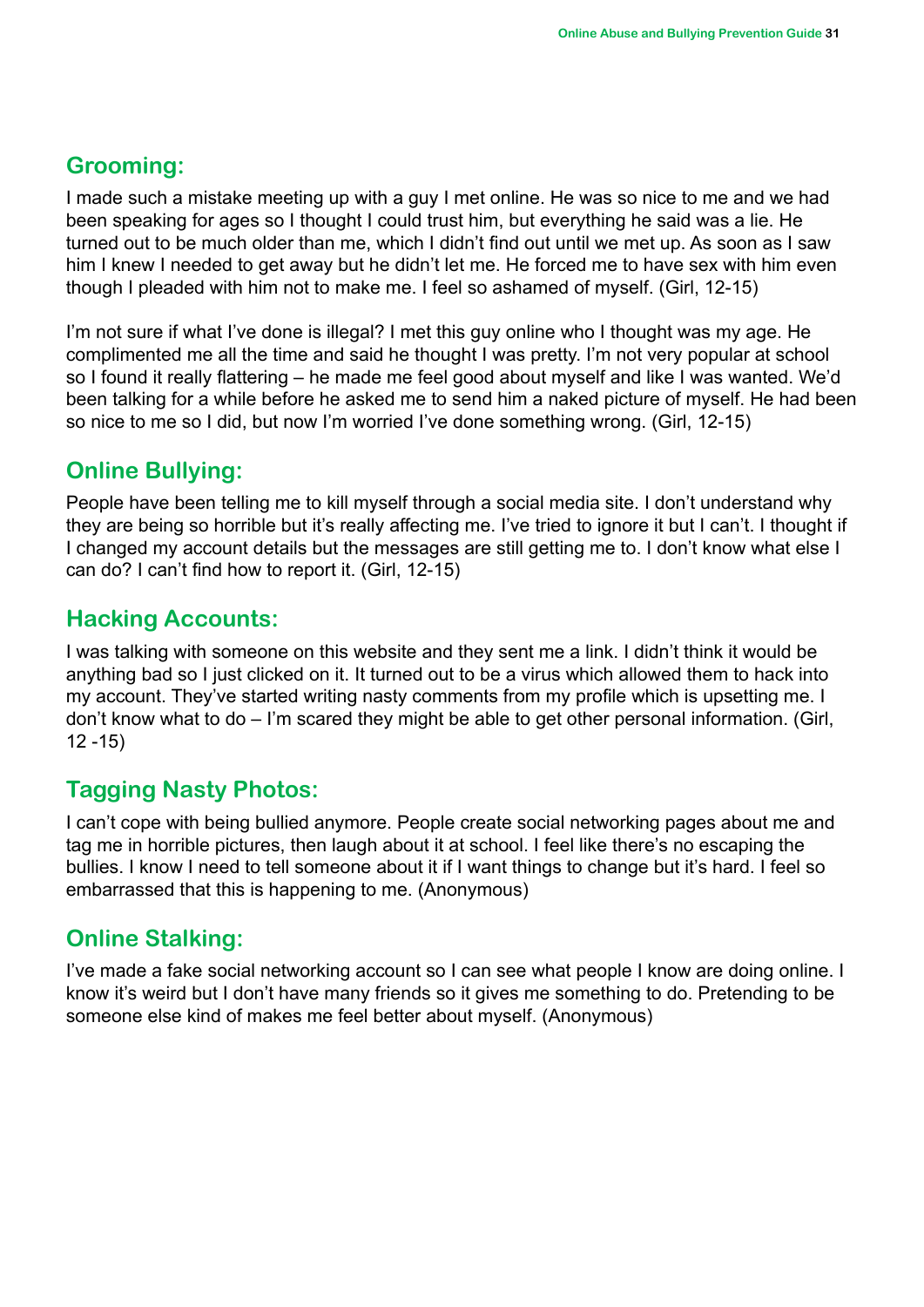# **Exercise 3a My Personal Code**

Things I don't like about online world are:

Things I like about

online world are:

I comment on or like these things:

Things I like about online world are:

To keep the online world safe and positive I promise to: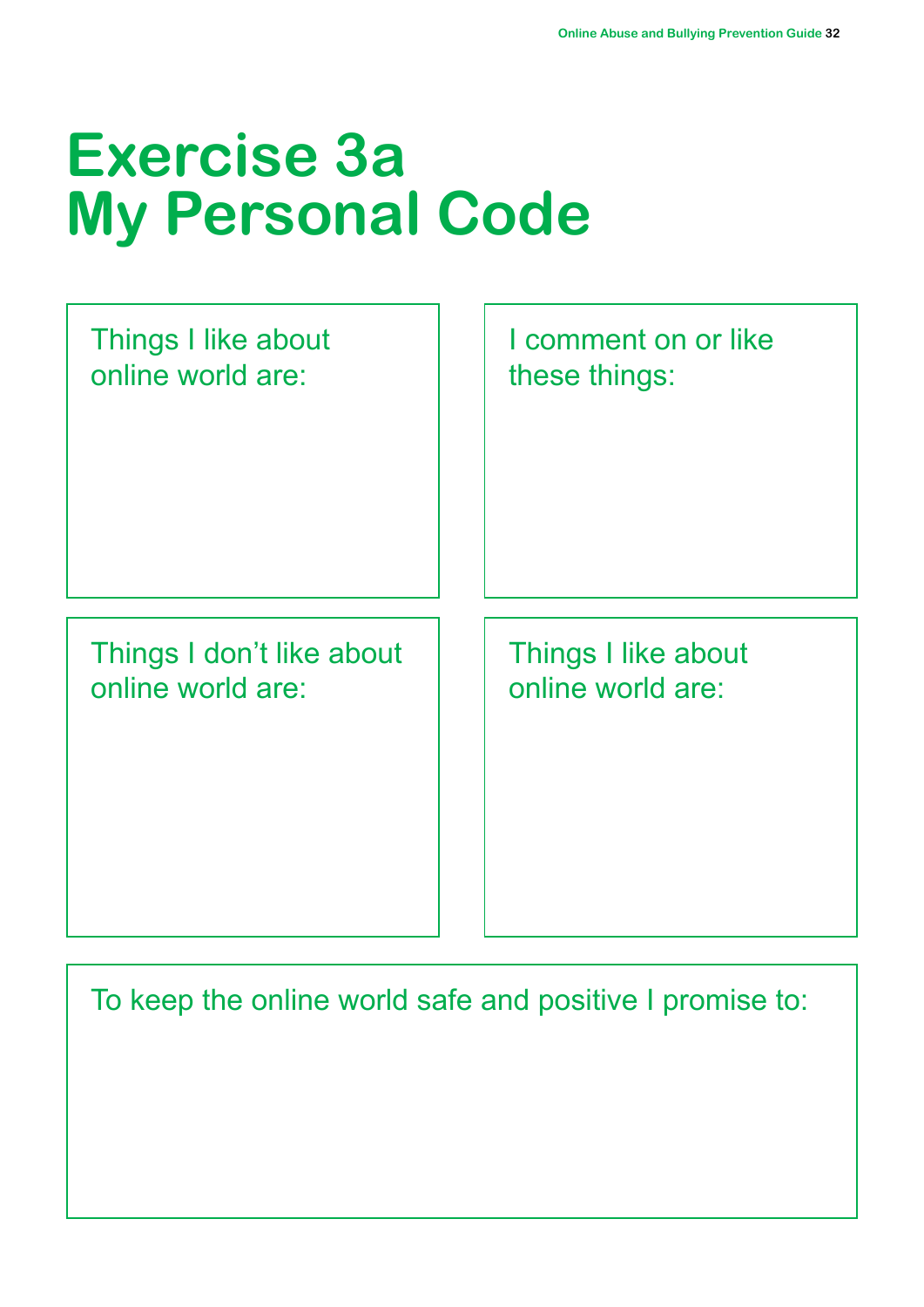# **Annex C**

A young person may disclose that online abuse is happening to them or a friend, family member. It is possible that they may also be experiencing abuse directly. Either way, what they are experiencing can be harmful to them. Any disclosure of online abuse should therefore be treated as a potential child protection concern, and appropriate steps taken in line with your organisation's procedures.

#### **A three step approach – Receive, Reassure, Respond**

If a young person starts to tell you about something that might indicate potential abuse, listen but do not ask for detail. You need to let them know as soon as possible that if they tell you something that might cause concern, you will have to tell someone else, and you will need to follow your organisation's Safeguarding Children and Information Sharing policies and procedures.

Under no circumstances agree to keep it a secret. Remember abuse thrives on secrecy. Make sure you are aware of your organisation's Safeguarding Children and Information Sharing policies and procedures.

Do not ask probing questions. It may undermine any investigation by Police or Children and Family Services if it looked as though the young person was led to give their answers. The Police, Child and Family Services and the NSPCC are the only organisations that have legal powers to investigate allegations of child abuse.

When listening, try to make sense of what you are being told:

- Are they being harmed?
- Are they currently at risk?
- Is anyone else at risk?
- Do they need medical attention?
- What are their overall needs?
- What is important to them?

It can help to keep the 3Rs in mind outlined on the next page – but as mentioned, it is very important that you follow your organisation's Safeguarding Children and Information Sharing policies and procedures.

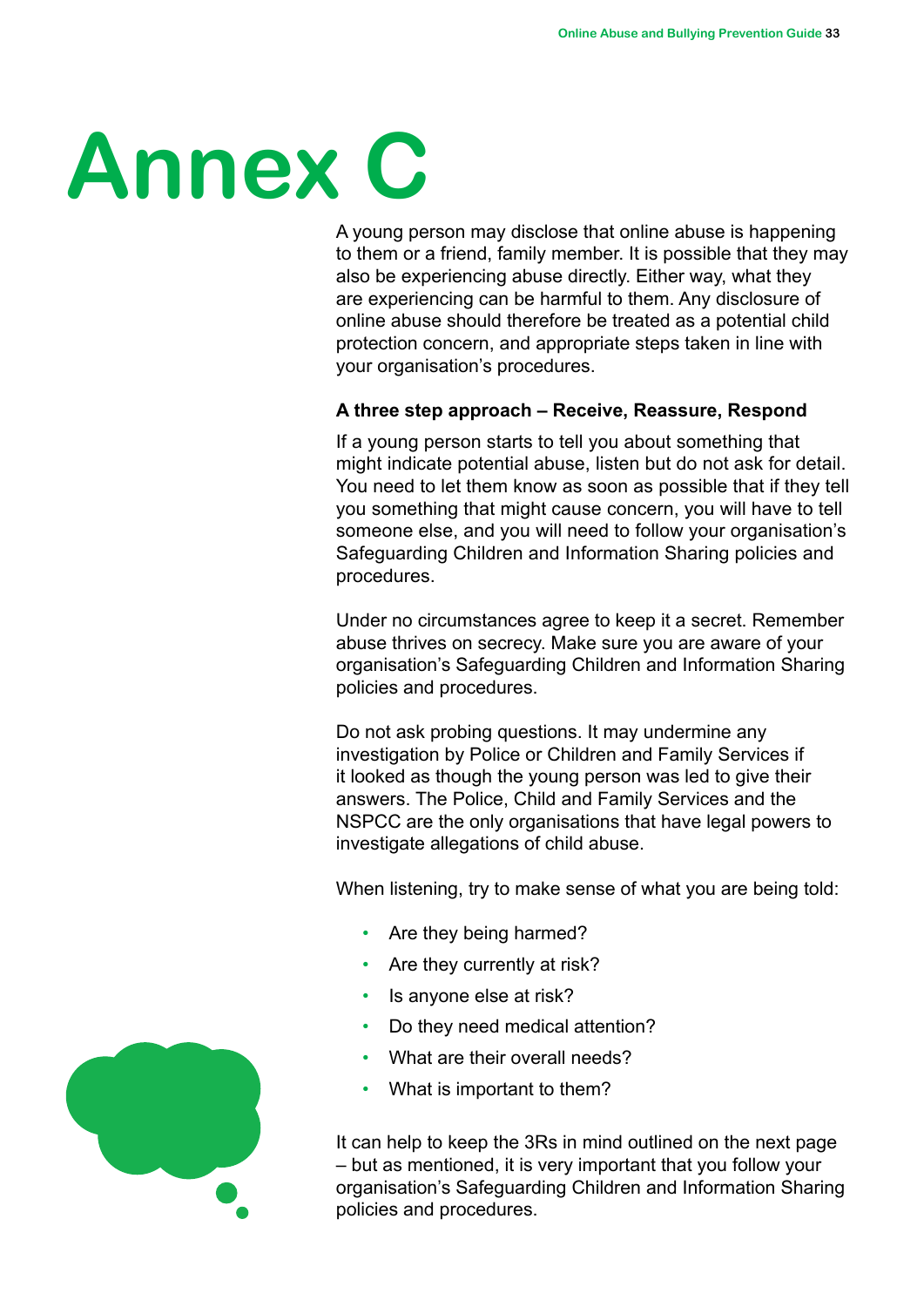#### **Receive**

- listen, do not look shocked or disbelieving
- do not be judgemental
- take what they are saying seriously and believe them
- don't make the young person feel bad, for example by saying things like 'You should have told me earlier'

#### **Reassure**

- stay calm, tell them that they have done the right thing in telling you
- acknowledge how hard it must have been to tell you
- tell them that they are not to blame
- empathise but don't tell them how they should be feeling
- don't promise confidentiality explain that only those that need to know will be told (i.e. you will have to follow your organisation's Safeguarding Children and Information Sharing policies and procedures)
- be honest about what you can and can't do

#### **Respond**

- refer your concern on through your organisation's Safeguarding Children and Information Sharing policies and procedures
- record the date and time and any information given to you; always use the words said to you; never interpret what was said and put it in your own words (this information could be used as evidence)
- sign and date everything that you record
- don't criticise or judge the abuser the young person may have feelings for him or her; remember abuse often happens by someone known and trusted by the young person
- try to follow things through yourself so they don't need to repeat their story to other staff – again, only if this is in line with your organisation's Safeguarding Children and Information Sharing policies and procedures
- $\cdot$  explain what will happen next for example, the designated officer will be informed, and they may want to speak to the young person further; if it is safe, the non-abusing parent or carer might also be informed (but

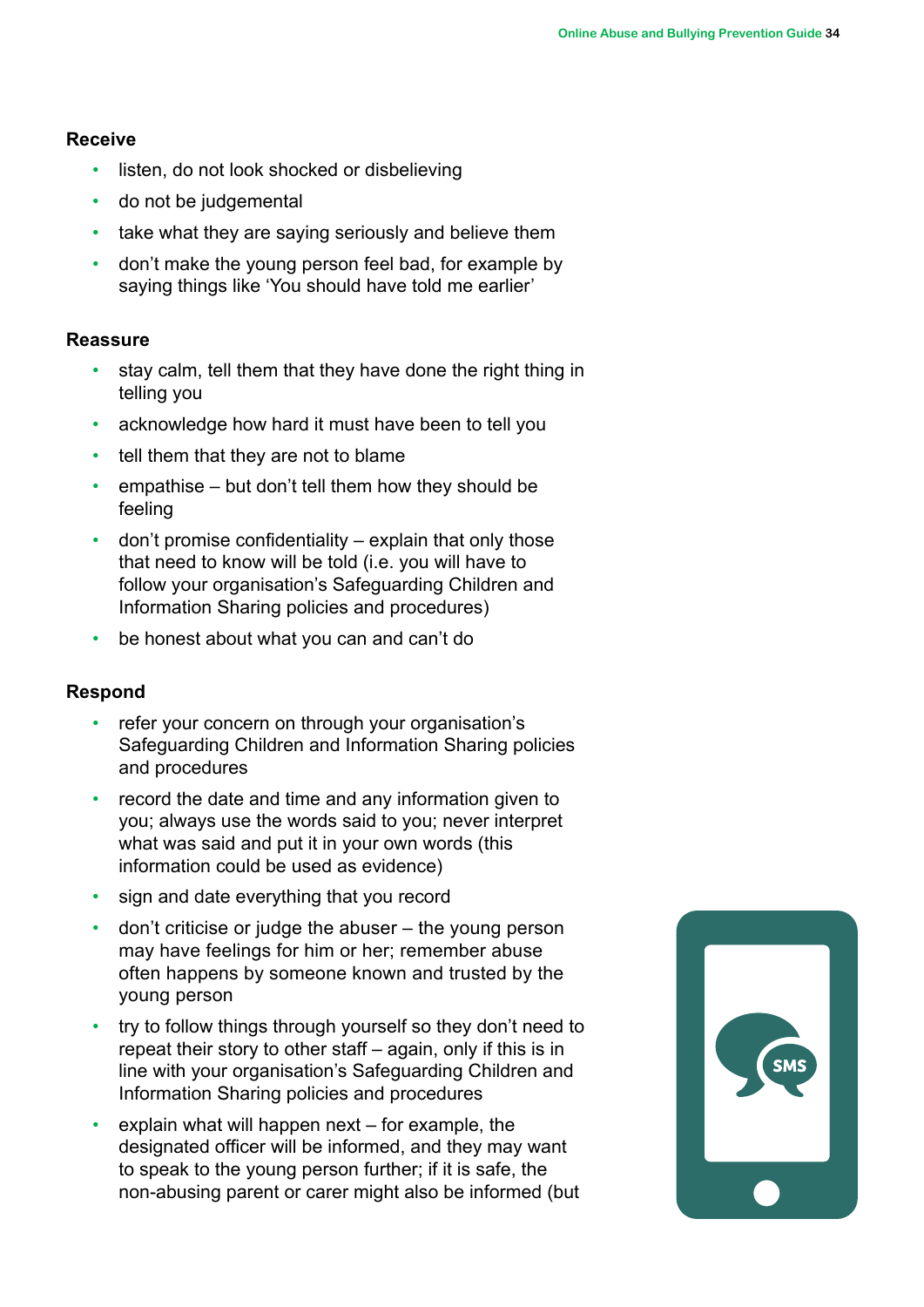always take great care where there is domestic abuse) the police and social services might also be informed

• get support for yourself. It can be distressing dealing with disclosure

Adapted from the Expect Respect toolkit for addressing teenage relationship abuse in key stages 3, 4 and 51

Whatever you do, make sure it is in line with your organisation's Safeguarding Children and Information Sharing policies and procedures. They may differ from what is written above. If in doubt speak to your designated member of staff responsible for safeguarding, your local Child and Family Services or the NSPCC on 0808 800 5000 or **[help@nspcc.org.uk](mailto:help@nspcc.org.uk)**

If you're worried about a specific incident that was brought to your attention during the session then you should follow safeguarding procedures as set out in Working Together to Safeguard Children  $(2013)^2$ . You should contact the local authority children's social care team, or the local police.



1 Expect respect Toolkit: produced by the Women's Aid, AVA and the Home Office **[https://www.gov.uk/](https://www.gov.uk/government) [government](https://www.gov.uk/government)** uploads/system/uploads/attachment\_data/file/97773/**<teen-abuse-toolkit.pdf>**

2 ttp://**<www.workingtogetheronline.co.uk/index.html>**